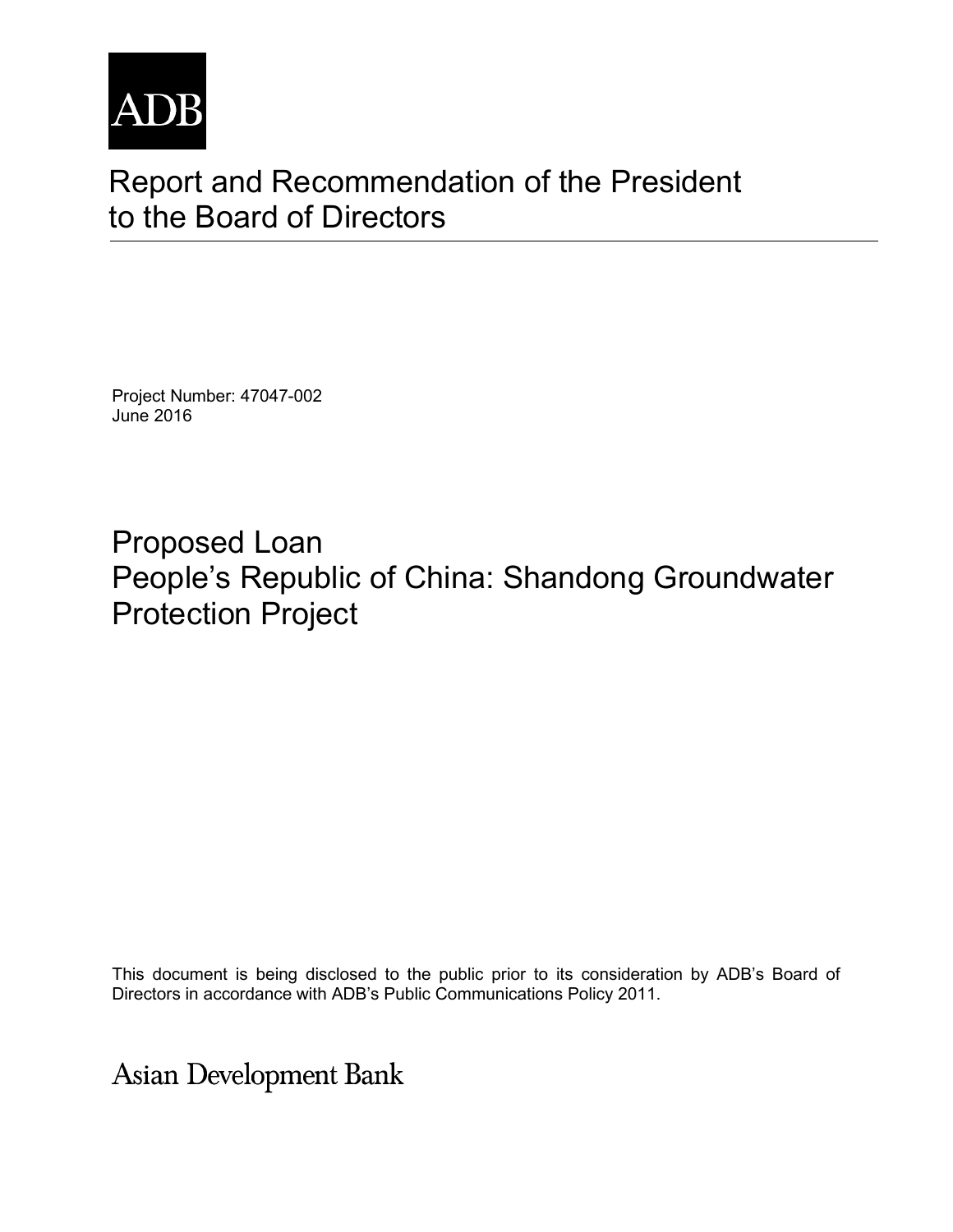#### **CURRENCY EQUIVALENTS**

(as of 2 June 2016)

| Currency unit | - | yuan (CNY) |
|---------------|---|------------|
| CNY1.00       | = | \$0.1521   |
| \$1.00        | = | CNY6.5751  |

#### **ABBREVIATIONS**

| Asian Development Bank                     |
|--------------------------------------------|
| environmental impact assessment            |
| environmental management plan              |
| cubic meter                                |
| North China Plain                          |
| project management office                  |
| People's Republic of China                 |
| <b>Shandong Provincial Government</b>      |
| <b>Shandong Water Resources Department</b> |
|                                            |

#### **NOTES**

- (i) The fiscal year (FY) of the Government of the People's Republic of China and its agencies ends on 31 December.
- (ii) In this report, "\$" refers to US dollars.

| <b>Vice-President</b><br><b>Director General</b><br><b>Director</b> | S. Groff, Operations 2<br>A. Konishi, East Asia Department (EARD)<br>Q. Zhang, Environment, Natural Resources and Agriculture Division,<br>EARD                                                                                                                                                                                                                                                                                                                      |
|---------------------------------------------------------------------|----------------------------------------------------------------------------------------------------------------------------------------------------------------------------------------------------------------------------------------------------------------------------------------------------------------------------------------------------------------------------------------------------------------------------------------------------------------------|
| <b>Team leader</b><br>Team members                                  | F. Radstake, Principal Environment Specialist, EARD<br>M. Bezuijen, Environment Specialist, EARD<br>C. Carreon, Project Officer, EARD<br>S. Ferguson, Principal Social Development Specialist (Safeguards),<br><b>EARD</b><br>S. Kawazu, Senior Counsel, Office of the General Counsel<br>A. Sebastian-Mercader, Senior Operations Assistant, EARD<br>T. Ueda, Senior Natural Resources Economist, EARD<br>L. Wang, Senior Project Officer (Urban Development), EARD |
| Peer reviewers                                                      | Y. Siddigi, Principal Water Resources Specialist, Sustainable<br>Development and Climate Change Department<br>H. Woldring, Senior Water Resources Specialist, Central and West<br>Asia Department                                                                                                                                                                                                                                                                    |

In preparing any country program or strategy, financing any project, or by making any designation of or reference to a particular territory or geographic area in this document, the Asian Development Bank does not intend to make any judgments as to the legal or other status of any territory or area.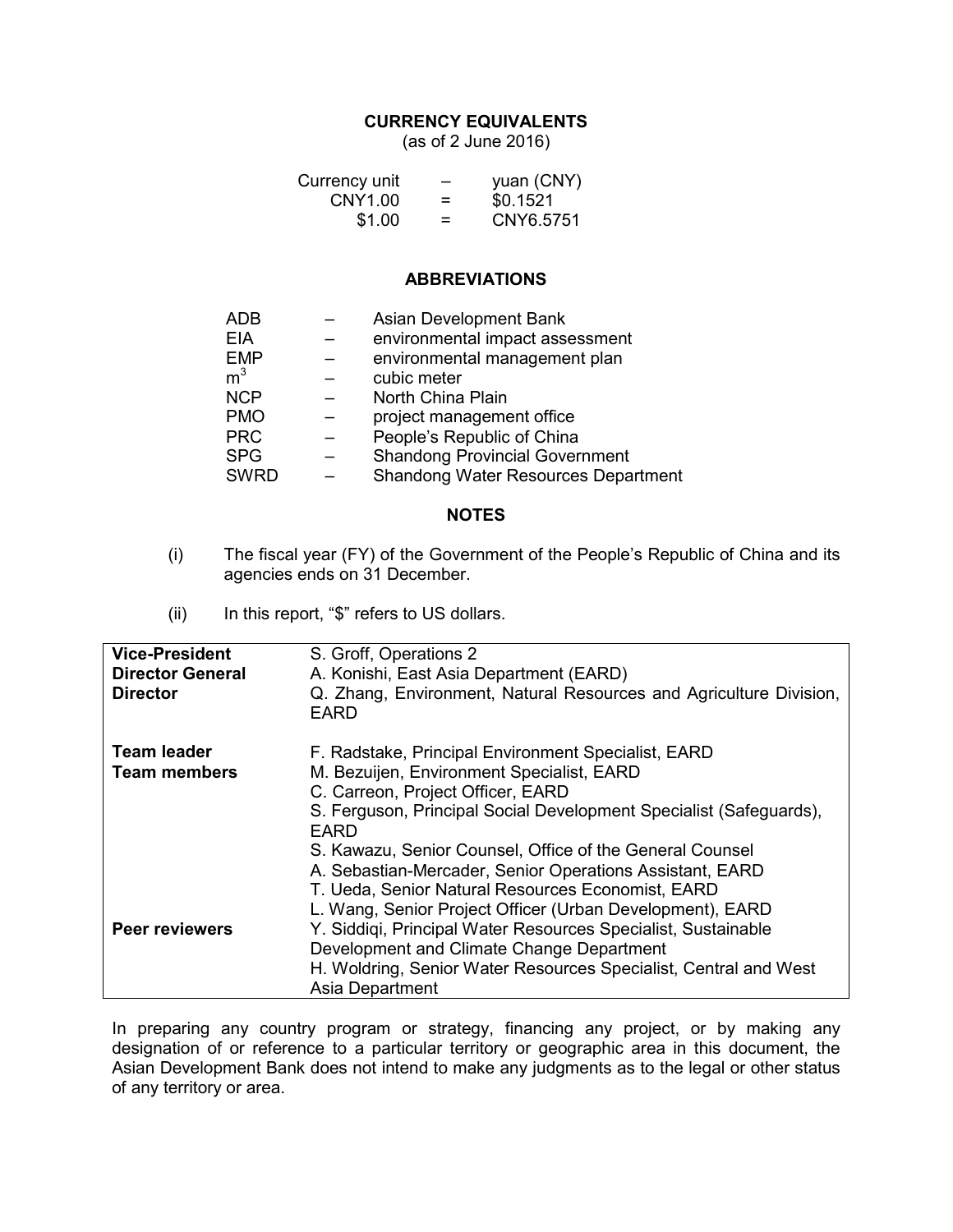# **CONTENTS**

|     | PROJECT AT A GLANCE                                                                                                                                                             |                                                                          |
|-----|---------------------------------------------------------------------------------------------------------------------------------------------------------------------------------|--------------------------------------------------------------------------|
| I.  | THE PROPOSAL                                                                                                                                                                    | 1                                                                        |
| Ш.  | THE PROJECT                                                                                                                                                                     | 1                                                                        |
|     | Rationale<br>А.<br>Β.<br>Impact and Outcome<br>C.<br>Outputs<br>D.<br><b>Investment and Financing Plan</b><br>Ε.<br><b>Implementation Arrangements</b>                          | $\ensuremath{\mathsf{3}}$<br>$\mathsf 3$<br>$\overline{\mathbf{4}}$<br>5 |
| Ш.  | <b>DUE DILIGENCE</b>                                                                                                                                                            | $\overline{7}$                                                           |
|     | Technical<br>А.<br><b>B.</b><br><b>Economic and Financial</b><br>C.<br>Governance<br>Poverty and Social<br>D.<br>Ε.<br>Safeguards<br>F.<br><b>Risks and Mitigating Measures</b> | 7<br>7<br>8<br>8<br>9<br>10                                              |
| IV. | <b>ASSURANCES</b>                                                                                                                                                               | 10                                                                       |
| V.  | <b>RECOMMENDATION</b>                                                                                                                                                           | 10                                                                       |
|     | <b>APPENDIXES</b>                                                                                                                                                               |                                                                          |
| 1.  | Design and Monitoring Framework                                                                                                                                                 | 11                                                                       |
| 2.  | <b>List of Linked Documents</b>                                                                                                                                                 | 14                                                                       |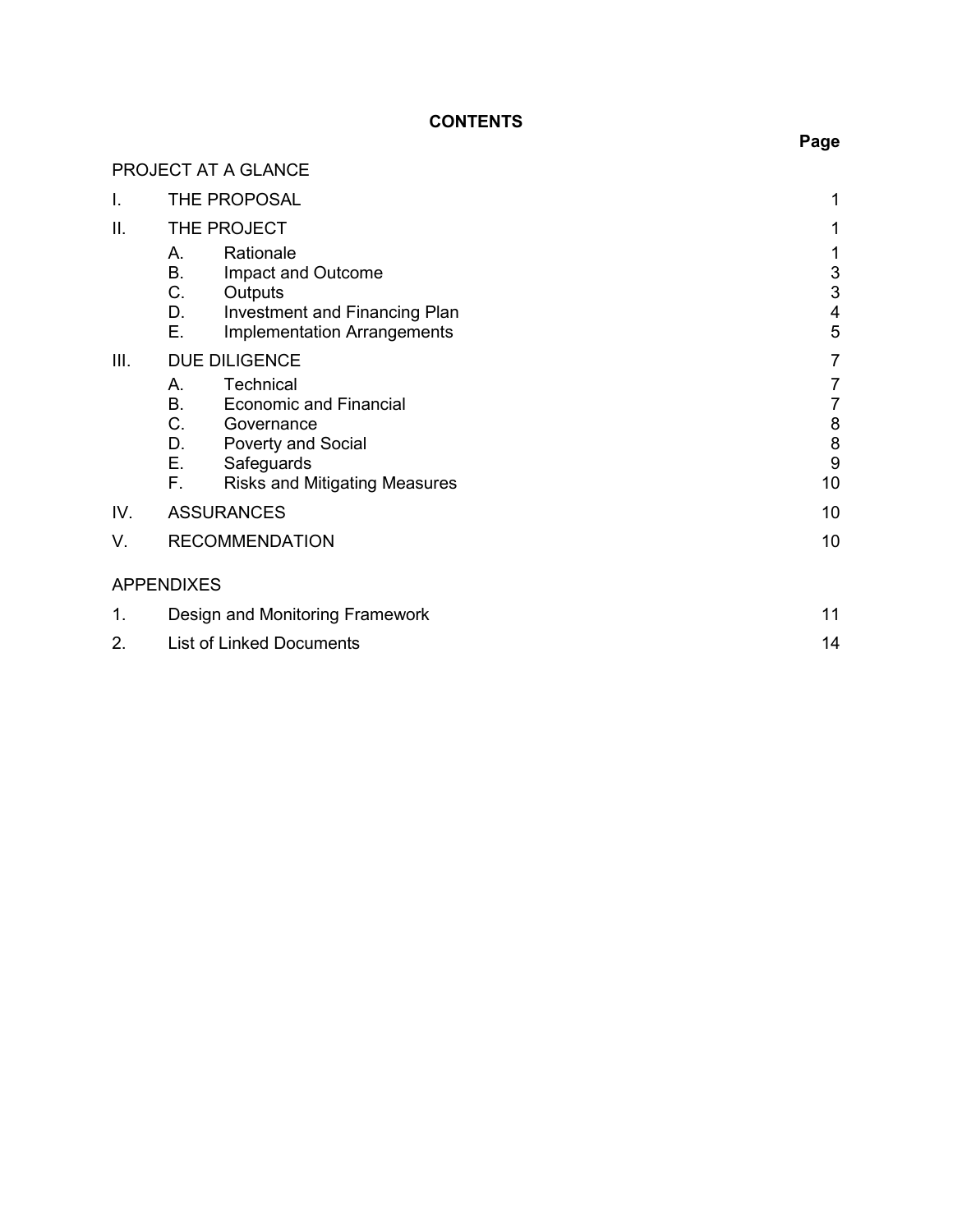# **PROJECT AT A GLANCE**

|   | 1. Basic Data                               |                                                                                      |                                                                      | Project Number: 47047-002         |
|---|---------------------------------------------|--------------------------------------------------------------------------------------|----------------------------------------------------------------------|-----------------------------------|
|   | <b>Project Name</b>                         | Shandong Groundwater Protection                                                      | <b>Department</b>                                                    | <b>EARD/EAER</b>                  |
|   |                                             | Project                                                                              | /Division                                                            |                                   |
|   | Country                                     | China, People's Republic of                                                          | <b>Executing Agency</b>                                              | Shandong Provincial               |
|   | <b>Borrower</b>                             | Government of the People's Republic of                                               |                                                                      | Government                        |
|   |                                             | China                                                                                |                                                                      |                                   |
|   | 2. Sector                                   | Subsector(s)                                                                         |                                                                      | <b>ADB Financing (\$ million)</b> |
| ◢ | Agriculture, natural                        | Rural flood protection                                                               |                                                                      | 50.00                             |
|   | resources and rural                         | Rural water policy, institutional and capacity development                           |                                                                      | 10.00                             |
|   | development                                 | Water-based natural resources management                                             |                                                                      | 90.00                             |
|   |                                             |                                                                                      | <b>Total</b>                                                         | 150.00                            |
|   | 3. Strategic Agenda                         | <b>Subcomponents</b>                                                                 | <b>Climate Change Information</b>                                    |                                   |
|   | Inclusive economic                          | Pillar 2: Access to economic opportunities,                                          | Adaptation (\$ million)                                              | 18.00                             |
|   | growth (IEG)                                | including jobs, made more inclusive                                                  | Climate Change impact on the                                         | Medium                            |
|   | Environmentally                             | Environmental policy and legislation                                                 | Project                                                              |                                   |
|   |                                             | sustainable growth (ESG) Global and regional transboundary<br>environmental concerns |                                                                      |                                   |
|   |                                             | Natural resources conservation                                                       |                                                                      |                                   |
|   |                                             |                                                                                      |                                                                      |                                   |
|   | 4. Drivers of Change<br>Knowledge solutions | <b>Components</b><br>Pilot-testing innovation and learning                           | <b>Gender Equity and Mainstreaming</b><br>Some gender elements (SGE) |                                   |
|   | (KNS)                                       |                                                                                      |                                                                      |                                   |
|   | 5. Poverty Targeting                        |                                                                                      | <b>Location Impact</b>                                               |                                   |
|   | Project directly targets                    | No                                                                                   | Rural                                                                | High                              |
|   | poverty                                     |                                                                                      |                                                                      |                                   |
|   | 6. Risk Categorization:                     | Complex                                                                              |                                                                      |                                   |
|   | 7. Safeguard Categorization                 | Environment: A Involuntary Resettlement: A Indigenous Peoples: C                     |                                                                      |                                   |
|   | 8. Financing                                |                                                                                      |                                                                      |                                   |
|   | <b>Modality and Sources</b>                 |                                                                                      | Amount (\$ million)                                                  |                                   |
|   | <b>ADB</b>                                  |                                                                                      |                                                                      | 150.00                            |
|   |                                             | Sovereign Project Ioan: Ordinary capital resources                                   | 150.00                                                               |                                   |
|   | Cofinancing                                 |                                                                                      | 0.00<br>0.00                                                         |                                   |
|   | None<br>Counterpart                         |                                                                                      | 194.03                                                               |                                   |
|   | Government                                  |                                                                                      |                                                                      | 194.03                            |
|   |                                             |                                                                                      |                                                                      |                                   |
|   | <b>Total</b>                                |                                                                                      |                                                                      | 344.03                            |
|   |                                             |                                                                                      |                                                                      |                                   |
|   | 9. Effective Development Cooperation        |                                                                                      |                                                                      |                                   |
|   | Use of country procurement systems          | Yes                                                                                  |                                                                      |                                   |
|   |                                             | Use of country public financial management systems<br>Yes                            |                                                                      |                                   |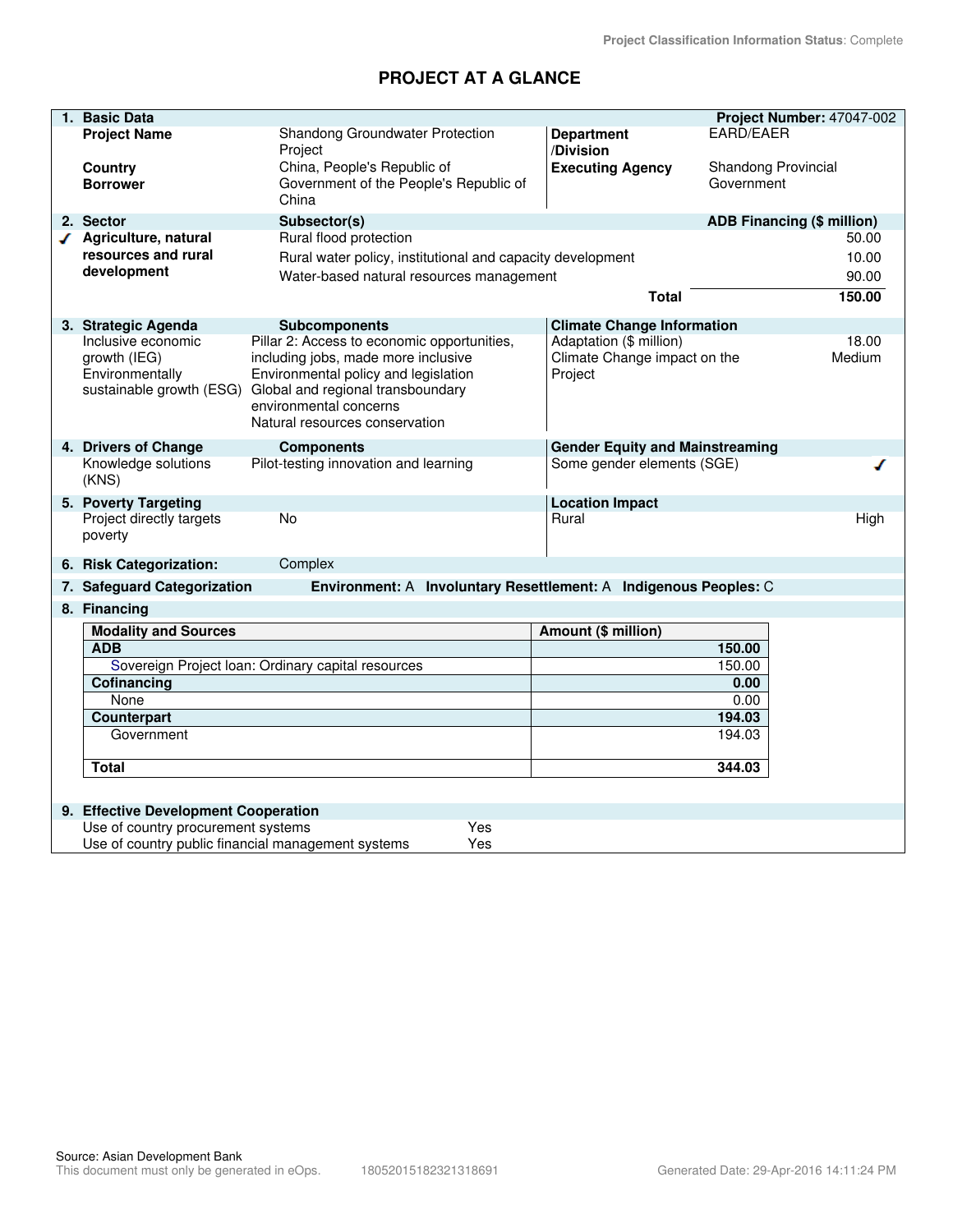# **I. THE PROPOSAL**

1. I submit for your approval the following report and recommendation on a proposed loan to the People's Republic of China (PRC) for the Shandong Groundwater Protection Project.<sup>1</sup>

2. The proposed loan for the Shandong Groundwater Protection Project will contribute to providing sustained groundwater supply for the agriculture sector in Weifang and Zibo prefectures in the North China Plain (NCP). The project will serve as a demonstration of an integrated approach for environmental restoration of overexploited groundwater aquifers through improving allocation of water resources, improving retention of storm water, and rehabilitating the water environment. The project will protect groundwater quantity and quality in Weifang and Zibo prefectures and safeguard a sustainable groundwater source for the agriculture sector, and contribute to improving food security in the PRC. $2$ 

# **II. THE PROJECT**

#### **A. Rationale**

3. Falling groundwater tables as a result of over extraction of groundwater is a major concern in the PRC, particularly in the northern parts of the country. The PRC heavily depends on extraction of groundwater, with an estimated 20% of its annual water supply coming from groundwater, reportedly ranging from 110 billion cubic meters (m<sup>3</sup>) to 150 billion m<sup>3</sup> per year. The largest groundwater user is the agricultural sector (60%), with domestic and industrial usage sharing the remaining 40%. There are more than 100 large cones of groundwater depression with an estimated total area of 150,000 square kilometers in the PRC. In the NCP, the total area of the cone of groundwater depression already extends to 70,000 square kilometers.

4. Weifang and Zibo prefectures in Shandong Province also depend heavily on groundwater, especially for its intensive and high-value agricultural production. Domestic and industrial water use, although still less than agricultural water use, is also on the rise as a result of the rapid economic development in the area. The project area, covering Changle and Huantai counties, and Gaomi, Qingzhou, and Shouguang cities, is the main vegetable producer for Beijing and has a high concentration of greenhouses. The greenhouses that use drip irrigation require fresh and sediment-free water, which, in most cases, is provided from shallow groundwater sources. As a result of extensive groundwater abstraction, the project area has become the largest overexploited aquifer in Shandong Province, and the second largest in the PRC.<sup>3</sup> In some downstream areas, agricultural production stopped due to lack of suitable water sources. Some of the industrial or domestic water users that are still using groundwater are encouraged by the government to switch to surface water.<sup>4</sup>

5. Current groundwater recharge of both shallow and deep groundwater resources is insufficient to recover from the excessive pumping during the dry periods. Seasonal rainfall fluctuates widely, with an average of 70% of the rainfall occurring from June to September, followed by drought during the rest of the year. Flooding occurs during the summer months, but storm waters flow to the sea unutilized. The pattern of irregular rainfall is expected to worsen as

**EXECUTE:**<br><sup>1</sup> The design and monitoring framework is in Appendix 1.

<sup>&</sup>lt;sup>2</sup> The Asian Development Bank (ADB) provided project preparatory technical assistance for the Shandong Groundwater Allocation and Protection Project (TA 8423-PRC).

 $3\overline{)}$  The overexploited area of the Weifang–Zibo aquifer covers approximately 5,422 square kilometers.

<sup>4</sup> Usage of shallow (unconfined) groundwater causes overexploitation of groundwater sources that are used by many farmers. The use of deep (confined) groundwater causes land subsidence.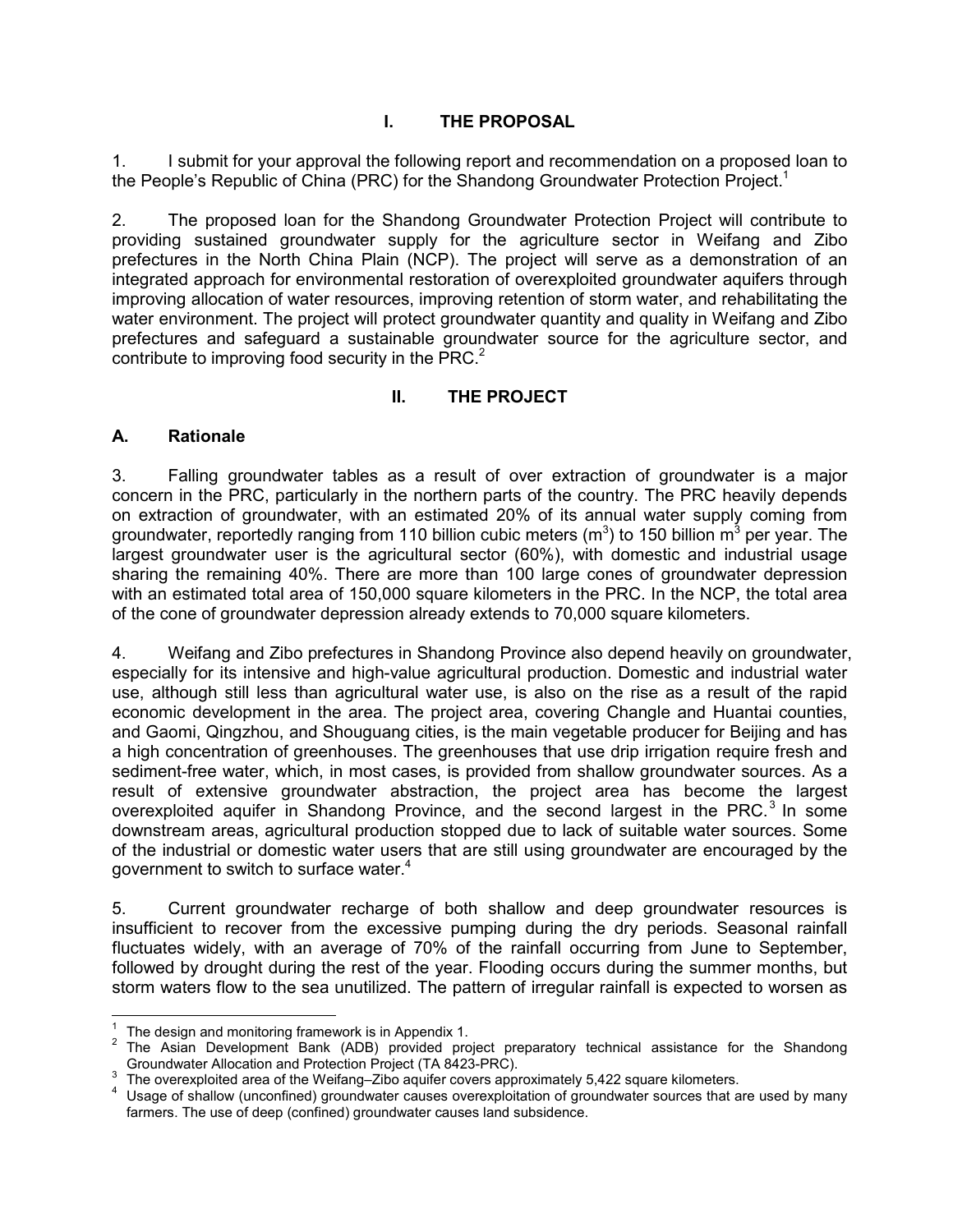a result of climate change, and rainfall is predicted to decrease. Excessive groundwater usage also occurs because of lack of pricing of the resource, a weak licensing and permitting system, and insufficient abstraction metering and groundwater level monitoring.

6. The consequences of the current unsustainable groundwater utilization are serious: (i) pumping costs have increased; (ii) groundwater quality is deteriorating due to seawater intrusion and environmental pollution; (iii) domestic water supplies and agricultural (particularly vegetable) production are at risk; and (iv) the project area is suffering from significant financial and economic damages caused by land subsidence. Seawater intrusion and upconing has extended 35 kilometers inland from the coast, and some areas have already experienced subsidence of more than 2 meters.<sup>5</sup> The process of land subsidence is irreversible, and urgent action is needed to avoid worsening.

7. Acknowledging the serious concerns, the PRC Government selected Shandong Province as a demonstration province for modernized water administration. The Shandong Provincial Government (SPG) has already taken multiple initiatives to address water scarcity in the NCP, including promoting water productivity and reuse, and introducing regulations on groundwater pumping. Several water-saving technologies, such as drip irrigation, are already widely used in the project area.<sup>6</sup> The results have been successful, but more efforts are needed to fully address the risk of further decline of groundwater levels in the NCP.<sup>7</sup> The national government has constructed the South–North Water Transfer Project, which started providing additional water for Shandong Province in 2014. The diverted water, which is mainly intended for domestic and industrial use, will not be sufficient to mitigate the current overexploitations of the groundwater resources in the NCP.

8. Lessons learned from past and ongoing support for the water sector, including the preparation of policy recommendations for the PRC's Thirteenth Five-Year Plan, 2016–2020, show that there is still lack of good examples of implementing integrated water management approaches and increasing water productivity in the PRC. Most counties in the project area lack (i) integration of good international practices to provide new alternatives for groundwater conservation, (ii) adequate implementation of water-saving strategies and regulatory stipulations, and (iii) introduction of up-to-date water environmental monitoring technologies. Existing government programs also lack the support to link efficient and reduced groundwater usage with the retention of surface and storm water to increase groundwater recharge and water availability for water-scarce areas.

9. The project will be the first Asian Development Bank (ADB) supported major investment in the PRC that specifically focus on groundwater resources protection, recognizing the strategic importance of these resources. Moreover, the project will support the development and introduction of economic policy instruments, critical to controlling groundwater usage. The project will contribute to the PRC's Thirteenth Five-Year Plan, 2016–2020, which pursues regionally balanced and environmentally sustainable growth; and the PRC's first National Plan to Protect the Safety of Groundwater Resources, 2011–2020.<sup>8</sup> The project will support the PRC in

 5 Process by which saline water underlying freshwater in an aquifer rises upward into the freshwater zone as a result of pumping water from the freshwater zone.

<sup>6</sup> In Shouguang City, which is among the worst affected in the project area, two-thirds of the farmers reportedly apply drip irrigation already.

<sup>&</sup>lt;sup>7</sup> The amount of groundwater usage in Shandong Province declined from 13.4 billion m<sup>3</sup> in 2001 to 8.9 billion m<sup>3</sup> in 2012.

<sup>8</sup> On 10 October 2011, the PRC Government approved the National Plan to Protect the Safety of Groundwater Resources, 2011–2020. The adoption of the plan is an important step to mobilize additional financial resources to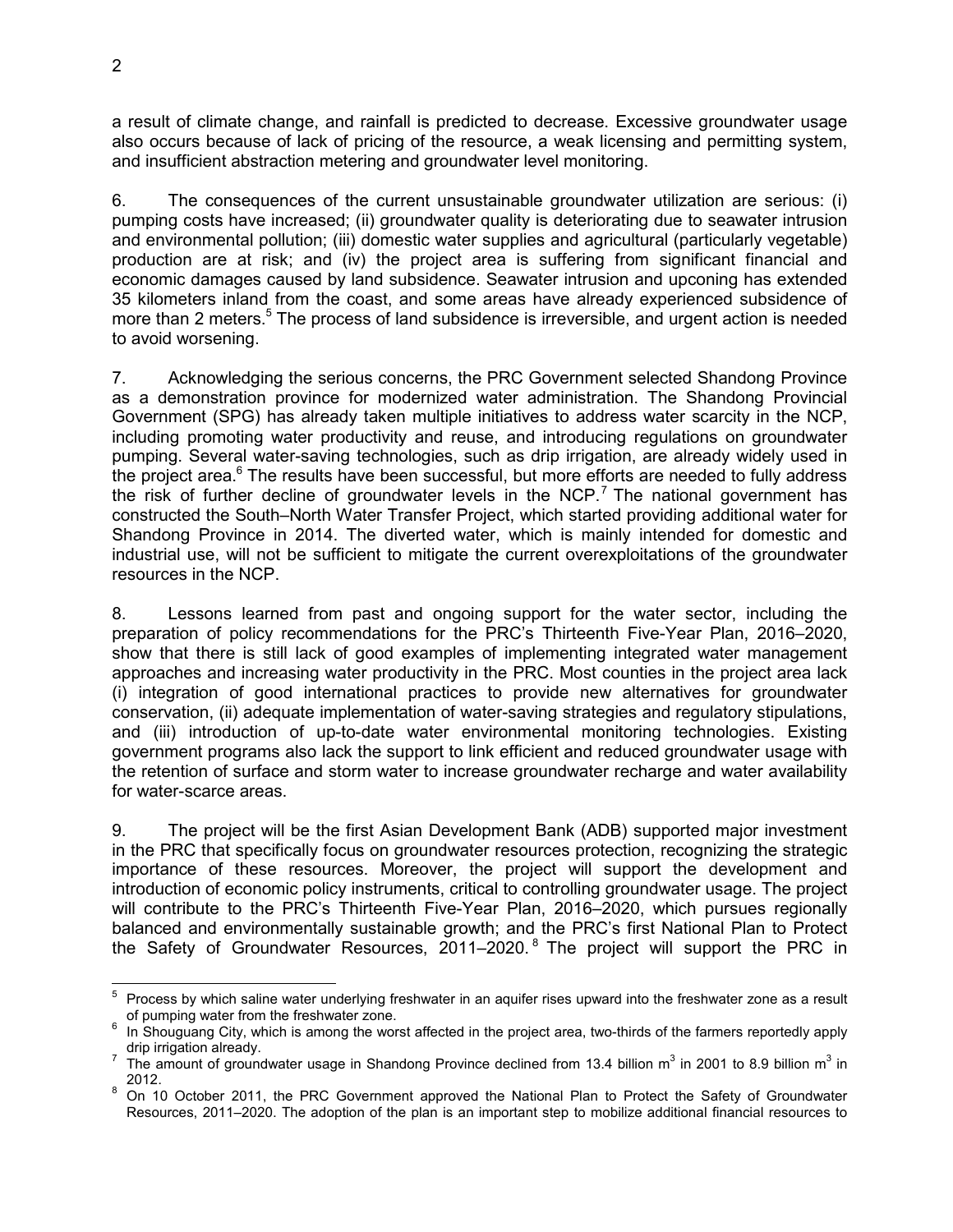achieving the Sustainable Development Goals, in particular Goal 2: End hunger, achieve food security and improved nutrition and promote sustainable agriculture and Goal 6: Ensure availability and sustainable management of water and sanitation for all. The project is in line with the country partnership strategy, 2016–2020 for the PRC of ADB in supporting the government's overarching strategic goal by focusing on environmentally sustainable growth.<sup>9</sup> The project will contribute to ADB's Water Operational Plan, 2011–2020 to (i) increase water productivity across the range of users; (ii) embed integrated water resources management, including improved risk management, to mitigate floods, droughts, and other water-related disasters; and (iii) expand knowledge and capacity development that uses technology and innovation more directly.<sup>10</sup>

#### **B. Impact and Outcome**

10. The impact will be a sustained groundwater supply for the agriculture sector in the Weifang–Zibo area. The outcome will be improved conservation and sustainable use of groundwater resources in Weifang and Zibo prefectures. The project will serve as a demonstration of different integrated approaches for environmental restoration and improved management of overexploited groundwater areas. The project will promote the integration of innovative demonstration activities like (i) groundwater recharge through water harvesting and storage in smart greenhouses; (ii) demonstration of comprehensive water management information systems; and (iii) capacity development in water resources management, including water resource policy and regulation, water pricing, and water markets.

#### **C. Outputs**

 $\overline{a}$ 

11. The project will have three outputs: (i) groundwater recharged and conserved, (ii) surface water allocation improved and monitored, and (iii) capacity development for water resources management enhanced. Demonstration activities will be implemented in Changle and Huantai counties, and Gaomi, Qingzhou, and Shouguang cities in Weifang and Zibo, which are representative for critical water-scarce conditions in intensive agricultural production bases in the Weifang–Zibo area.

12. **Output 1: Groundwater recharged and conserved.** Output 1 will support the introduction of groundwater recharge technologies in the project area to increase shallow groundwater recharge and reduce usage of deep groundwater. Output 1 will have two components: (i) rehabilitation and construction of about 880 hectares of wetland areas, including canals, which will contribute to the recharge of shallow groundwater resources;  $\frac{11}{11}$  and (ii) technological innovation for monitoring shallow groundwater recharge in Huantai County. Under component 1, two wetland areas will be rehabilitated in Huantai County and Shouguang City to improve the reservoir and ecological functions of the wetlands, and increase shallow groundwater recharge through the canal network. These wetland areas currently suffer from water shortages and are not operational. Component 2 includes the development of a comprehensive management information system for water resources monitoring and management in Huantai County, including monitoring and dissemination of groundwater levels,

protect groundwater resources in the PRC. On 16 April 2015, the government also announced an associated action plan that includes a list of measures to tackle water pollution, with the aim of improving the quality of the water environment around the country by 2030. With regards to groundwater, the plan envisages that by 2020, groundwater overdraft will be reduced and the aggravated pollution of groundwater will be preliminarily controlled.

<sup>9</sup> ADB. 2016. *Transforming Partnership: People's Republic of China and Asian Development Bank, 2016–2020.*  Manila.

<sup>10</sup> ADB. 2011. *Water Operational Plan, 2011–2020*. Manila.

 $11$  The wetlands to be rehabilitated or constructed are all modified habitats, but may have important ecological values.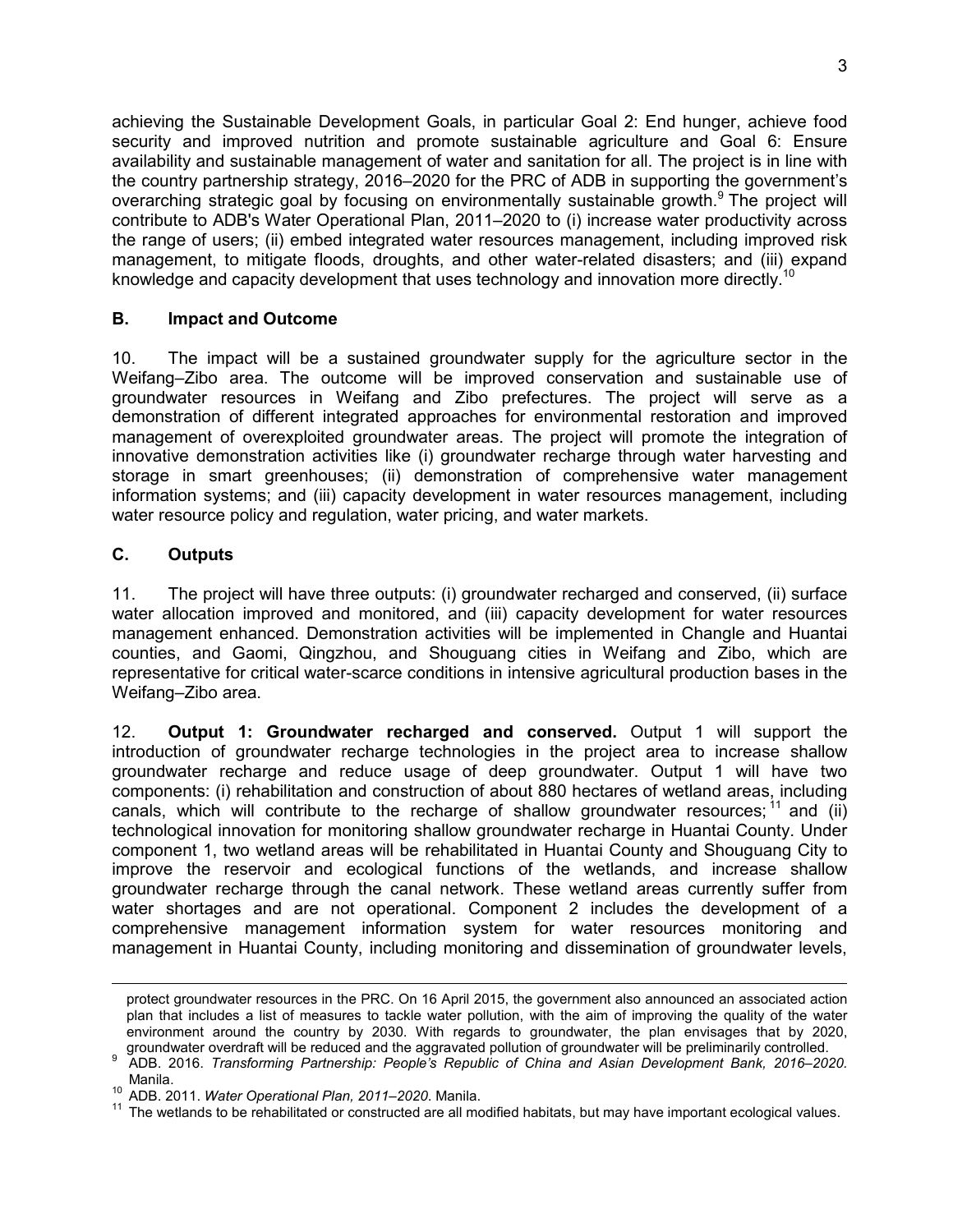quality, and abstraction. The management information system will be developed to complement an existing urban water supply management system. The existing system will be expanded to include monitoring of water resources, data analysis, optimizing the allocation of water resources, water regime forecasting, and decision-making support for flood control.

13. **Output 2: Surface water allocation improved and monitored.** Output 2 will improve water allocation and monitoring to increase water availability in water-scarce parts of the project area and indirectly reduce the pressure on groundwater resources. The output will have three components: (i) improvement of surface water allocation, (ii) retention of storm water, and (iii) establishment of hydrological facilities in Changle County. Through the improvement of surface water resources allocations, the exploitation of groundwater can be reduced. Component 1 will support Gaomi and Qingzhou cities and Huantai County to rehabilitate surface water flow systems and construct connections between the wide network of small rivers, canals, and smallsized reservoirs that exist in the Weifang–Zibo area. The connections will enable the local governments to supply areas with additional surface water resources to reduce the pressure on groundwater resources. Similarly, component 2 will support Changle County and Gaomi City to increase their reservoir capacity for improved storage of surface water. It is envisaged that the total storage capacity of the Nanzhai and Juchenghe reservoirs will be increased from 3.7 million  $m<sup>3</sup>$  per year to 8.3 million  $m<sup>3</sup>$  per year. Output 3 will support Changle County to establish precipitation and flow monitoring capabilities in the Nanzhai Reservoir watershed.

14. **Output 3: Capacity development for water resources management enhanced.** Output 3 will have two components: (i) policy development support and institutional strengthening of ADB's project management procedures, and (ii) project management. Component 1 will provide support for and training on groundwater policy and new approaches and techniques in water management, including wetland management, water-saving technologies for the agriculture sector such as smart greenhouses, the establishment of a groundwater trading system through pilot water user associations, and an integrated circuit cardcontrolled water usage system to be developed in Huantai County for monitoring and managing groundwater demand for agricultural and rural water users. Knowledge products will be prepared to document the experiences and achievements. Component 1 will also support capacity development and training of staff from the SPG and local governments in ADB project management procedures, technical design and implementation, and safeguard supervision and monitoring. Component 2 will provide overall project implementation support for staff from the SPG and cities and counties, including the implementation of land acquisition and resettlement.

# **D. Investment and Financing Plan**

15. The project is estimated to cost \$344.03 million (Table 1).

16. The government has requested a loan of \$150 million from ADB's ordinary capital resources to finance the project. The loan will have a 25-year term, including a grace period of 5 years, will follow the straight-line method,  $12$  will have an annual interest rate determined in accordance with ADB's London interbank offered rate (LIBOR)-based lending facility, a commitment charge of 0.15% per year on undisbursed funds (the interest and other charges during construction will be capitalized), and such other terms and conditions set forth in the draft loan and project agreements. The average maturity is 15.25 years, and the maturity premium payable to ADB is 0.10% per annum. The financing plan is in Table 2.

<sup>-</sup> $12$  This is based on the loan terms and the government's choice of repayment option and dates.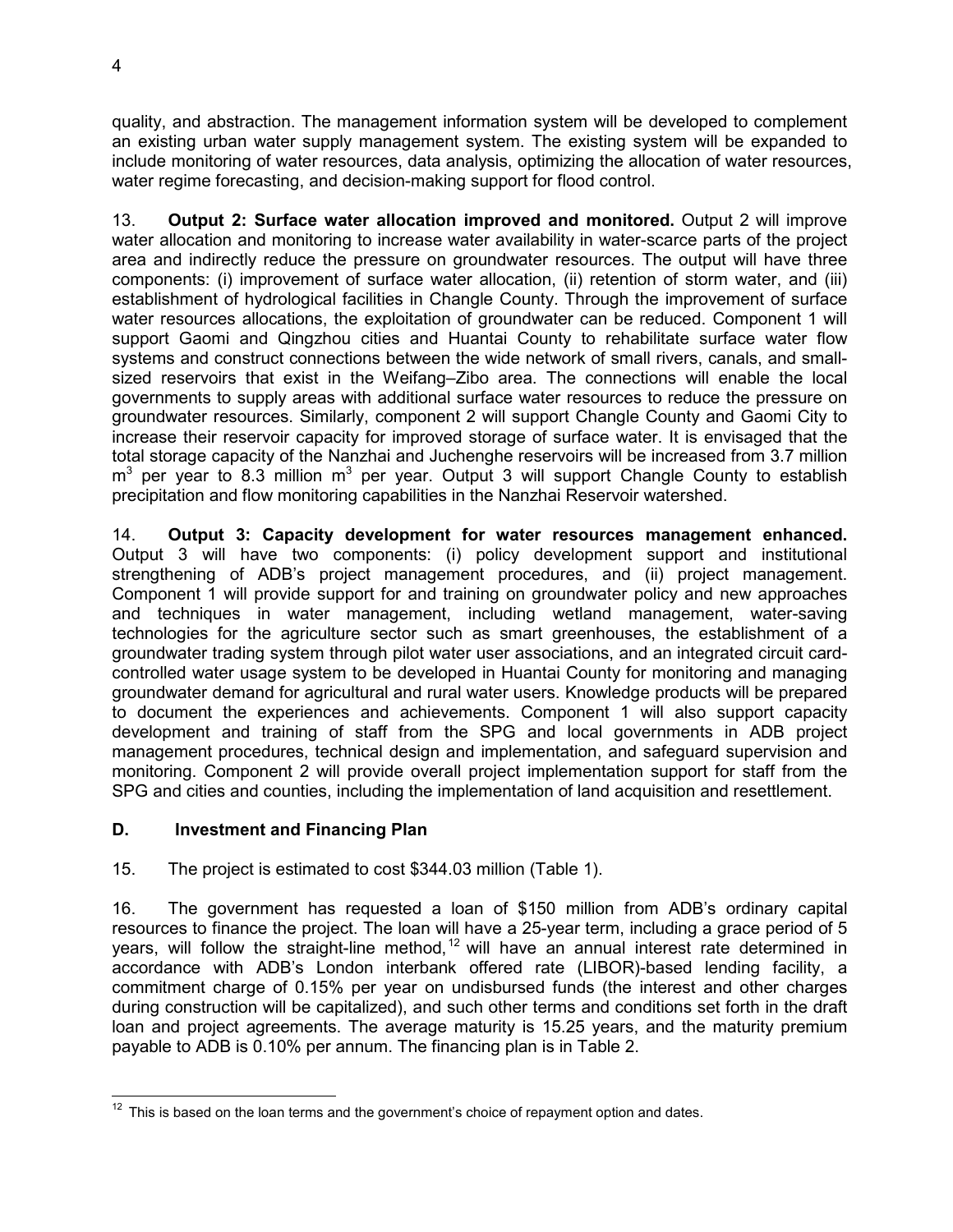# **Table 1: Project Investment Plan**

(\$ million)

| Item |    |                                                                                                                    | Amount® |
|------|----|--------------------------------------------------------------------------------------------------------------------|---------|
| А.   |    | Base Cost <sup>D</sup>                                                                                             |         |
|      |    | Groundwater recharged and conserved                                                                                | 76.37   |
|      | 2. | Surface water allocation improved and monitored                                                                    | 210.71  |
|      | 3. | Capacity development for water resources management enhanced                                                       | 2.25    |
|      |    | Subtotal (A)                                                                                                       | 289.33  |
| В.   |    | <b>Contingencies</b>                                                                                               | 46.71   |
| C.   |    | Financing Charges During Implementation <sup>®</sup>                                                               | 7.99    |
|      |    | Total $(A+B+C)$                                                                                                    | 344.03  |
|      |    | Included to see and duties of \$44.69 million to be financed from asycrometric resources and the Asian Development |         |

 Includes taxes and duties of \$11.68 million to be financed from government resources and the Asian Development Bank (ADB) loan resources. ADB loan will cover taxes and duties on items financed by ADB. Financing of taxes and duties is proposed because the due diligence showed that (i) the amount of taxes and duties is within the reasonable threshold identified in the country partnership strategy, (ii) the amount does not represent an excessive share of the investment plan, (iii) taxes and duties apply only in respect to ADB-financed expenditures, and (iv) financing of the taxes and duties is relevant for the success of the project.

 $b$  In 2015 prices.

<sup>c</sup> Physical contingencies computed at 8% for all expenditure categories. Price contingencies computed based on cost escalation factors at 1.7% for 2016, 2.0% for 2017, and 2.1% for 2018–2022 on local currency costs; and 1.5% for 2016, 1.4% for 2017, and 1.5% for 2018–2022 on foreign exchange costs.

d Includes interest and commitment charges. Interest during construction for ordinary capital resources loan has been computed at the 5-year US dollar fixed swap rate plus an effective contractual spread of 0.5% and maturity premium of 0.1%. Commitment charges for an ordinary capital resources loan are 0.15% per year to be charged on the undisbursed loan amount.

Source: ADB estimates.

#### **Table 2: Financing Plan**

|                                  |                            | <b>Share of Total</b> |
|----------------------------------|----------------------------|-----------------------|
| <b>Source</b>                    | <b>Amount</b> (\$ million) | (%)                   |
| <b>Asian Development Bank</b>    | 150.00                     | 43.60                 |
| <b>Government</b>                | 194.03                     | 56.40                 |
| Qingzhou City Government         | 29.90                      | 8.69                  |
| Shouguang City Government        | 50.14                      | 14.57                 |
| <b>Changle County Government</b> | 46.33                      | 13.47                 |
| Huantai County Government        | 33.53                      | 9.75                  |
| Gaomi City Government            | 34.13                      | 9.92                  |
| Total                            | 344.03                     | 100.0                 |

Source: Asian Development Bank estimates.

17. ADB loan covers civil works, equipment and materials, project management, consulting services and training, and financing charges on the loan during construction. Taxes and duties are included in the base cost. The government will finance land acquisition and contingencies, as well as remaining proportions of civil works.

#### **E. Implementation Arrangements**

18. The implementation arrangements are summarized in Table 3. Details are given in paras. 19 and 20, and in the project administration manual.<sup>13</sup>

19. The project will be implemented over a period of 6 years, tentatively from 1 July 2016 to 30 June 2022. The SPG, represented by the Shandong Water Resources Department (SWRD), will be the executing agency responsible for overall implementation of the project. A project management office (PMO), chaired by the deputy director general of the SWRD, has been established to provide oversight and promote coordination across sectors, and to help guide

  $13$  Project Administration Manual (accessible from the list of linked documents in Appendix 2).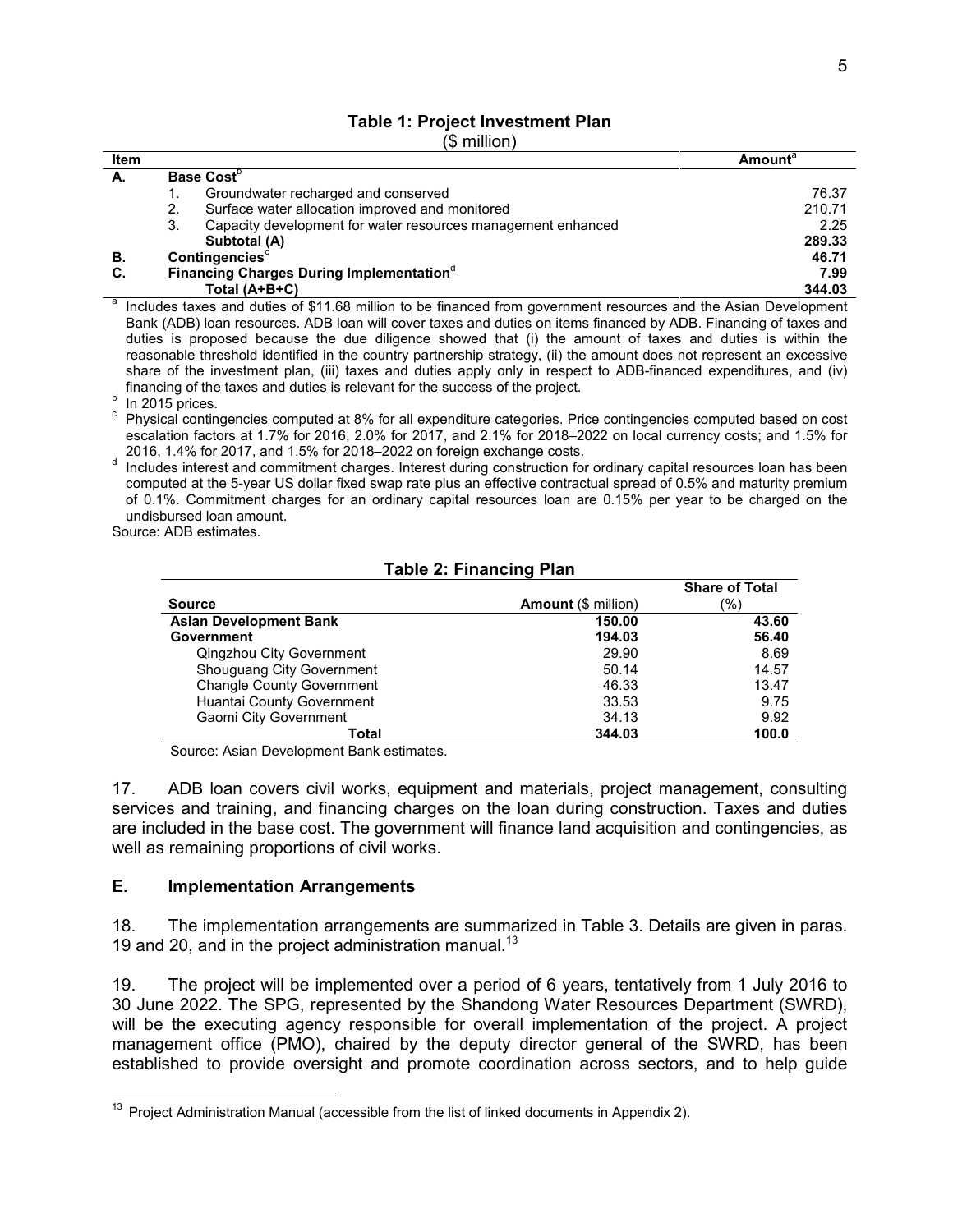project preparation and implementation. The PMO comprises staff and representatives from the Shandong Development and Reform Commission, Shandong Finance Department, SWRD, other relevant provincial agencies, and Weifang and Zibo prefectures. The Changle and Huantai county governments, and the Gaomi, Qingzhou, and Shouguang city governments will be the implementing agencies, and will establish similar local project implementation offices to implement project activities under their jurisdiction.

20. The PMO will be responsible for organizing and supervising procurement under the project. All ADB-financed procurement for the project will be conducted in accordance with ADB's Procurement Guidelines (2015, as amended from time to time). A procurement agency will be engaged to procure works and goods under the project on behalf of the implementing agencies.

| <b>Aspects</b>                                | <b>Arrangements</b>                                                                                                                                             |                                                                                                                           |               |
|-----------------------------------------------|-----------------------------------------------------------------------------------------------------------------------------------------------------------------|---------------------------------------------------------------------------------------------------------------------------|---------------|
| Implementation period                         | 1 July 2016-30 June 2022                                                                                                                                        |                                                                                                                           |               |
| Estimated completion<br>and loan closing date | 31 December 2021 (completion); 30 June 2022 (loan closing)                                                                                                      |                                                                                                                           |               |
|                                               |                                                                                                                                                                 |                                                                                                                           |               |
| Management                                    |                                                                                                                                                                 |                                                                                                                           |               |
| Oversight body<br>(i)                         | Project management office                                                                                                                                       | Deputy director general of the Shandong Water Resources Department (chair)                                                |               |
|                                               |                                                                                                                                                                 | Staff and representatives from the Shandong Development and Reform Commission,                                            |               |
|                                               |                                                                                                                                                                 | Shandong Finance Department, Shandong Water Resources Department, other relevant                                          |               |
|                                               |                                                                                                                                                                 | provincial agencies, and Weifang and Zibo prefectures (members)                                                           |               |
| Executing agency<br>(ii)                      |                                                                                                                                                                 | Shandong Provincial Government represented by the Shandong Water Resources                                                |               |
|                                               | Department                                                                                                                                                      |                                                                                                                           |               |
| (iii) Key implementing                        |                                                                                                                                                                 | Changle County Government, Gaomi City Government, Huantai County Government,                                              |               |
| agencies                                      |                                                                                                                                                                 | Qingzhou City Government, and Shouguang City Government                                                                   |               |
| (iv) Implementation                           |                                                                                                                                                                 | Implementing agencies have established project implementation offices with adequate                                       |               |
| unit                                          |                                                                                                                                                                 | number of senior staff who will carry out the overall supervision and monitoring of project                               |               |
|                                               | activities.                                                                                                                                                     |                                                                                                                           |               |
| Procurement                                   | National competitive bidding                                                                                                                                    | 32 contracts                                                                                                              | \$196,060,200 |
|                                               | Shopping                                                                                                                                                        | 5 contracts                                                                                                               | \$231,900     |
| Consulting services                           | Quality- and cost-based                                                                                                                                         | 1 contract                                                                                                                | \$570.300     |
|                                               | selection                                                                                                                                                       |                                                                                                                           |               |
|                                               | Individual consultant                                                                                                                                           | 54 person-months                                                                                                          | \$520,500     |
|                                               | selection                                                                                                                                                       |                                                                                                                           |               |
|                                               | Single-source selection <sup>a</sup>                                                                                                                            | 84 person-months                                                                                                          | \$589,500     |
| Advance contracting<br>and retroactive        | The Shandong Provincial Government requested advance contracting and retroactive                                                                                |                                                                                                                           |               |
|                                               | financing for works contracts and consulting services. The amount to be retroactively                                                                           |                                                                                                                           |               |
| financing                                     | financed should not exceed 20% of the loan amount and be incurred prior to loan                                                                                 |                                                                                                                           |               |
|                                               | effectiveness but not earlier than 12 months before the date of signing of the related legal<br>agreement.                                                      |                                                                                                                           |               |
| <b>Disbursement</b>                           | The loan proceeds will be disbursed in accordance with the Asian Development Bank's                                                                             |                                                                                                                           |               |
|                                               |                                                                                                                                                                 |                                                                                                                           |               |
|                                               | Loan Disbursement Handbook (2015, as amended from time to time) and detailed<br>arrangements agreed upon between the government and the Asian Development Bank. |                                                                                                                           |               |
|                                               |                                                                                                                                                                 | <sup>a</sup> The Weter Resources Research Institute of the Chandena Province is prepayed to be engaged through the single |               |

**Table 3: Implementation Arrangements**

 The Water Resources Research Institute of the Shandong Province is proposed to be engaged through the singlesource selection method because (i) it is considered to have unique knowledge of and access to the ongoing discussion on national and provincial water policy development through its previous assignments with (among others) the Ministry of Water Resources and Shandong Water Resources Department; (ii) it has an extensive network of professional contacts that will be required to be an effective stakeholder to discuss and promote waterrelated policy changes; and (iii) it has accumulated and possesses relevant water assessment data that is needed for this assignment. The Water Resources Research Institute is not affiliated with the Shandong Water Resources Department.

Source: Asian Development Bank estimates.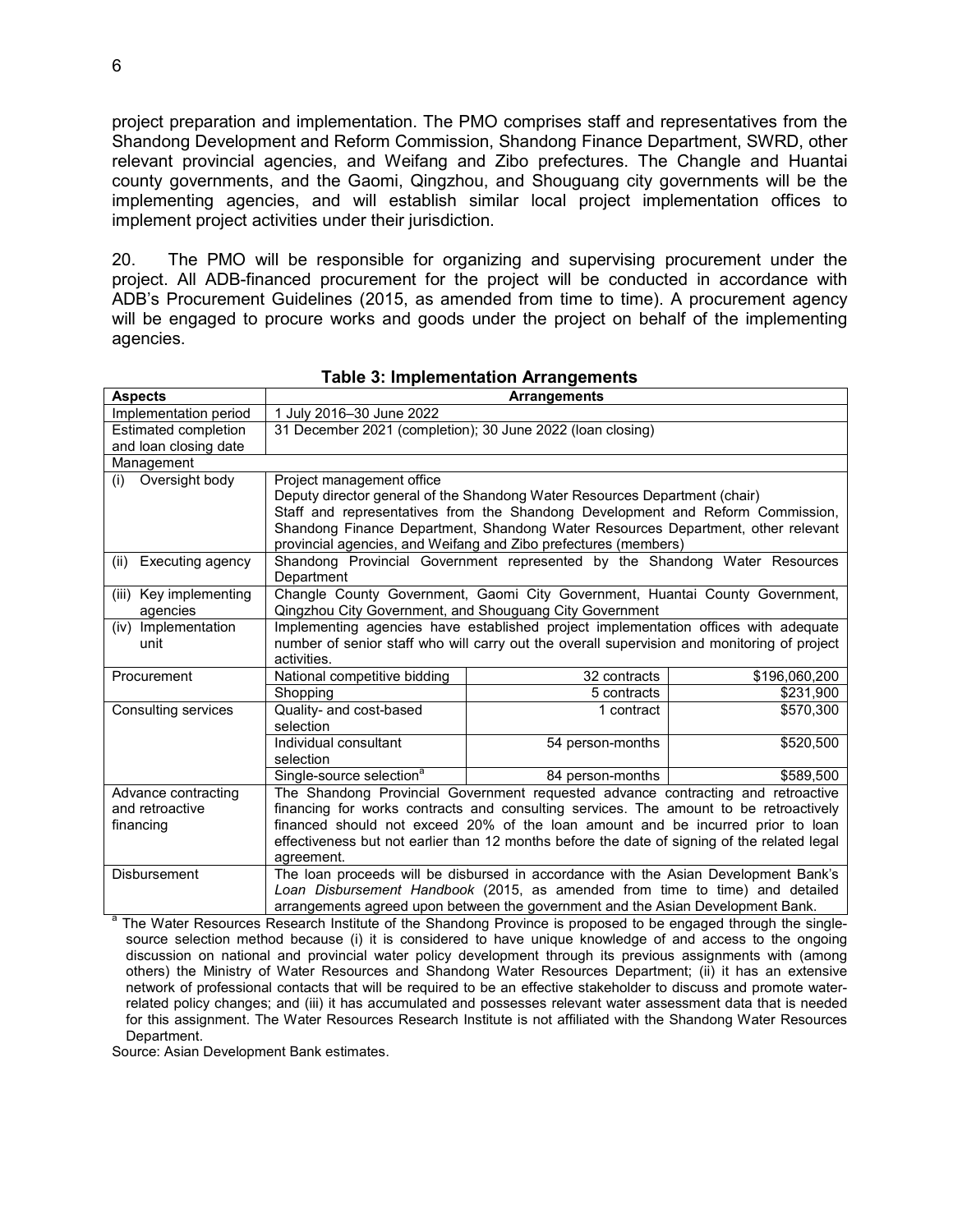#### **III. DUE DILIGENCE**

## **A. Technical**

21. Due diligence assessed the project's technical feasibility and sustainability. The SPG's domestic feasibility studies are technically sound and provide sufficient information on the design feasibility. International and national consulting services will provide the necessary technical support to ensure that international best practices are integrated into the final detailed design and applied during construction and implementation. The SPG confirmed that it will (i) continue the implementation of its ongoing water saving and conservation programs for the agriculture, industry, and urban sectors to reduce groundwater extraction; and (ii) facilitate the process of introducing water pricing and water rights trading. The SPG will also continue its programs to close industrial well fields to protect groundwater resources in the project area. The SPG will ensure adequate water allocation and management for the Judian and Mata lake areas and maintain adequate water levels.

22. **Climate change.** A climate risk vulnerability assessment was conducted to identify the threat that climate change presents to project viability, assuming a design life of 30–40 years. The project area may be subject to increasing frequency and duration of winter drought, variability in precipitation, and flood severity in summer. Flood volumes and higher flows could exceed the capacity of embankments, channels, pipelines, and the two project pump stations. To guard against this, (i) all structures will be constructed to a flood protection standard of one in 20 years or one in 50 years, and (ii) embankments will be designed to be porous for infiltration. The project is oriented to strengthen resilience to climate risks in the following ways: (i) increased storm water retention and improved water monitoring and allocation will strengthen water security, (ii) channel rehabilitation will improve water flows and reduce flood risk, and (iii) training in water conservation and wetland management will help secure the freshwater resources of two large wetlands in the project area.

#### **B. Economic and Financial**

23. The economic analysis indicated that the project is economically viable, with an overall economic internal rate of return of 20.6% and an economic net present value of CNY788.3 million. The analysis also confirmed economic viability of all components, with economic internal rates of return ranging from 18.7% to 23.8%. Sensitivity analysis showed that the project is robust to negative scenarios examined such as increase in investment costs, revenue reduction, and increase in operation and maintenance cost.

24. Financial analysis was conducted with respect to (i) financial sustainability of the project, and (ii) financial management capacity. Financial sustainability of the project was assessed based on fiscal impact of (i) counterpart funds during the project, and (ii) operation and maintenance cost and the loan repayment obligation. The analysis confirmed financial sustainability of the project, as the project will have substantially limited fiscal impact for the SPG and project county and city governments.<sup>14</sup>

 $14$ <sup>14</sup> For the SPG, and the project county and city governments, such expenditure will be far less than 5% of their respective fiscal expenditures.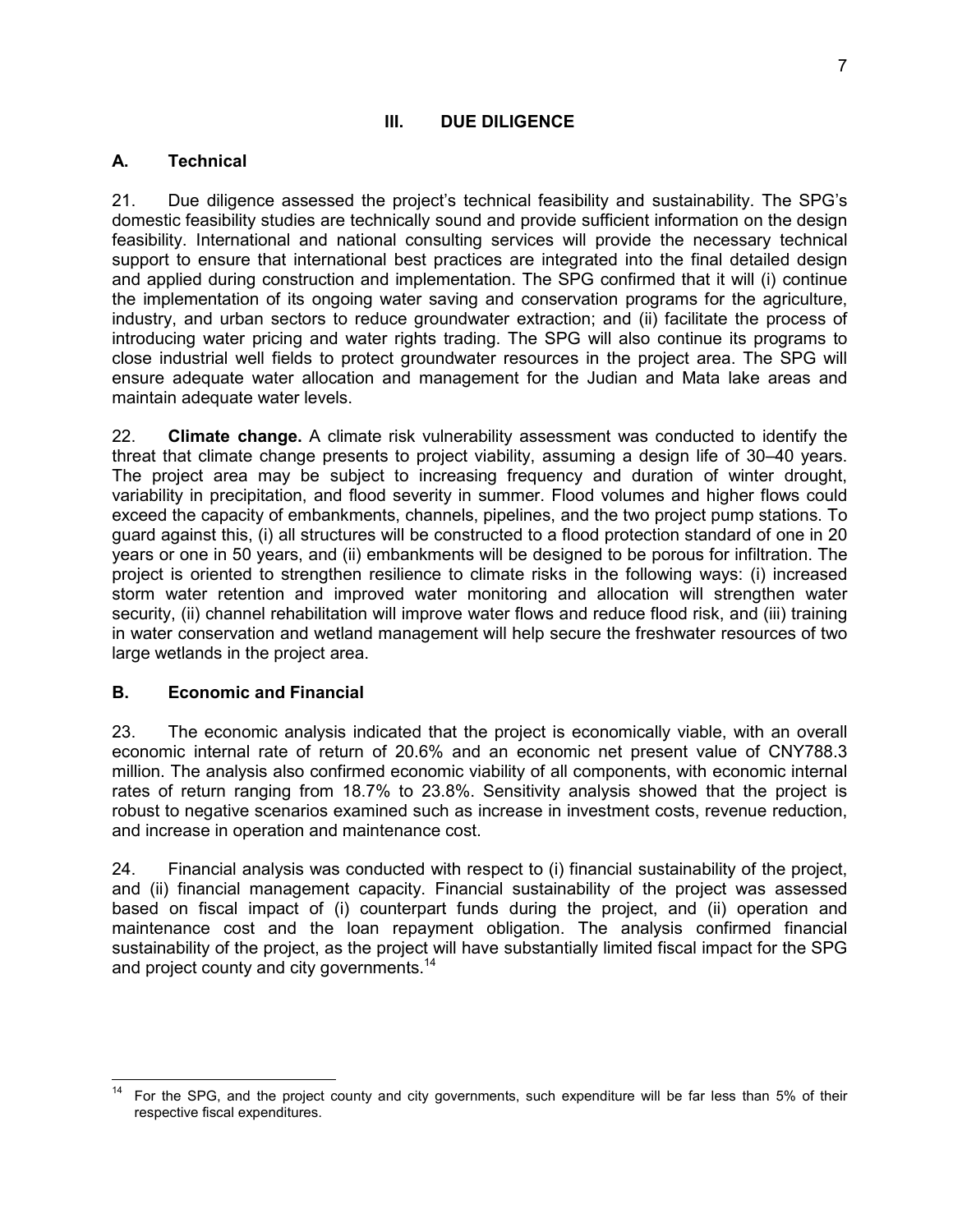# **C. Governance**

25. The financial management assessment indicated pre-mitigation risk as "low." The SWRD, given its experience with donor-funded projects including the ongoing ADB Risk Mitigation and Strengthening of Endangered Reservoirs in Shandong Province Project, <sup>15</sup> will take overall responsibility for financial management of the project. The SWRD's sound financial management capacity is sufficient to support the implementing agencies for the financial management of the project. Nonetheless, training on project financial management, particularly ADB disbursement procedures and reporting and audit requirements, will be provided to strengthen the capacity of the implementing agencies.

26. The procurement capacity assessment indicates that the SWRD (the executing agency) and the five city and county governments (the implementing agencies) (i) have established arrangements for handling procurement, including bid document preparation, tender invitation, bid evaluation, contract award, construction supervision, and contract performance monitoring; and (ii) will engage a professional procurement agency experienced in managing procurement processes financed by international development institutions. The Shandong Finance Department and SWRD have experience with implementing ADB-financed projects. Given the lack of experience by the five city and county governments in managing ADB-financed projects and their lack of familiarity with ADB policies, guidelines, and procedural requirements, training in project management will be provided under the loan.

27. ADB's Anticorruption Policy (1998, as amended to date) was explained to and discussed with the SPG, SWRD, and the five city and county governments. It has also been explained that, in line with ADB's Public Communications Policy 2011, the audit reports for the project will be uploaded on ADB's website. The specific policy requirements and supplementary measures are described in the project administration manual (footnote 13).

# **D. Poverty and Social**

28. **Gender and social development.** About 4.0 million people will benefit directly and indirectly from the improved water management in the project area. The project is classified as having *some gender elements*, and includes gender design elements to guide the project in contributing to gender equality. A social and gender action plan has been prepared to (i) promote the accrual of project benefits by women; (ii) promote the participation of beneficiaries in project implementation, in particular through participation in community awareness-raising activities and in training, and through preferential treatment in employment; and (iii) foster public participation, such as through awareness-raising programs and activities in schools, to make all beneficiaries aware of potential contributions to water conservancy. Public consultations on agricultural water use will promote broad acceptance on reformed agricultural water management. Implementation of the social and gender action plan will be monitored throughout project implementation, including the collection of sex-disaggregated data on project activities. Poor and vulnerable households will be made better off through inclusion in cash-transfer programs under the social and gender action plan.

 $\overline{1}$ <sup>15</sup> ADB. 2010. *Report and Recommendation of the President to the Board of Directors: Proposed Loan and Technical Assistance Grant to the People's Republic of China for the Risk Mitigation and Strengthening of Endangered Reservoirs in Shandong Province Project*. Manila.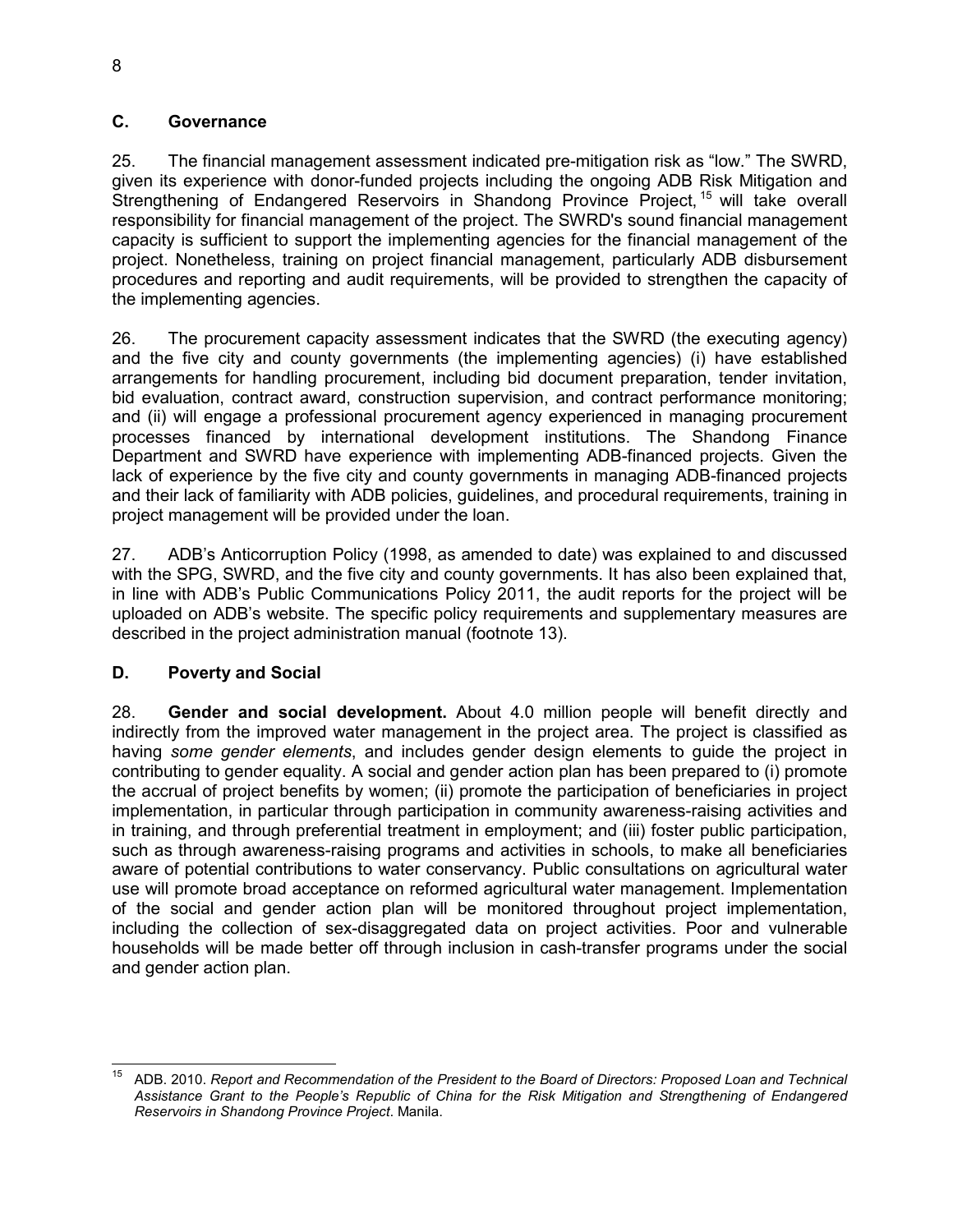#### **E. Safeguards**

29. **Environment (category A).** The environmental impact assessment (EIA) report, which includes an environmental management plan (EMP), follows ADB's Safeguard Policy Statement  $(2009)$ <sup>16</sup> The EIA is consistent with the five domestic EIAs approved during June 2014–March 2015 by the Shandong Environmental Protection Department. Public consultations involved key stakeholders, including affected people and local government agencies, and the outcomes are integrated in the project design. The draft EIA was publicly disclosed on ADB's website on 9 March 2015. The SPG, through the PMO, will be responsible for implementation and compliance with the EMP, including inspection, monitoring, reporting, and initiating corrective actions or measures. The PMO will implement a grievance redress mechanism and have final responsibility for handling any disputes. The PMO is experienced in ADB project implementation, although this is the first ADB-funded project for the five project cities and counties. To support EMP implementation, loan implementation consultants and a capacity development program are part of the project design.

30. The project is expected to achieve environmental benefits, including stabilizing of groundwater levels, recharge of the Weifang–Zibo aquifer, reduced land subsidence, improved channel flows and flood capacity, wetland management, improved water security for over 4 million people, and improved water quality. Anticipated construction impacts are from the planned dredging and embankment (temporary damage of in-channel habitats, elevated turbidity, localized impacts to aquatic fauna, and odor from dredged sediment); air, dust, noise, vibration, and erosion impacts; and occupational and community health and safety. Potential operational risks include inadequate maintenance of project structures, including embankments and noise emissions from two pump stations. The risk of indirect, cumulative, and/or induced impacts has been assessed. Mitigation measures are described in the EMP. These include the use of specialized dredging machinery, timing of dredging, design of embankment habitats, and postconstruction monitoring of aquatic invertebrates. The EIA concludes that effective EMP implementation, together with the prescribed training, will result in residual impacts within the limits of the PRC standards defined in the EMP.

31. **Indigenous peoples (category C) and involuntary resettlement (category A).** The project does not involve any distinct ethnic minority community and thus does not trigger ADB's Safeguard Policy Statement (2009) indigenous peoples requirements. With regard to involuntary resettlement, the project will have the following impacts: (i) 1,408 *mu* of collective village land will be permanently acquired and 1,029 people from 255 households on contracted village lands will be affected; (ii) 310 households with 1,167 people will be displaced physically and resettled to a resettlement site; and (iii) temporary land acquisition, mostly for land disposal and construction facilities, will occupy 9,422 *mu* of collective village land for 1 or 2 years, affecting 7,297 households.<sup>17</sup> About 430 households with 1,720 people will be significantly impacted, all of which are in the Changle Nanzhai Reservoir component under the project. Five resettlement plans have been prepared to mitigate the involuntary resettlement impacts and to ensure displaced people are successfully resettled and rehabilitated; the plans have been prepared after extensive consultation with affected villages and farmers. The resettlement plans contain the required elements, such as compensation standards, an entitlement matrix, a livelihood restoration plan, a budget, an implementation schedule, external and internal monitoring, and a grievance redress mechanism. The total costs for resettlement are estimated at CNY291.51 million and are fully included in the project budget. The implementing agencies for resettlement have experience with

<sup>16</sup> <sup>16</sup> Environmental Impact Assessment (accessible from the list of linked documents in Appendix 2).<br><sup>17</sup> A multiple Chinese unit of measurement (4 multiple CG 67 externa matera).

<sup>17</sup> A *mu* is a Chinese unit of measurement (1 *mu* = 666.67 square meters).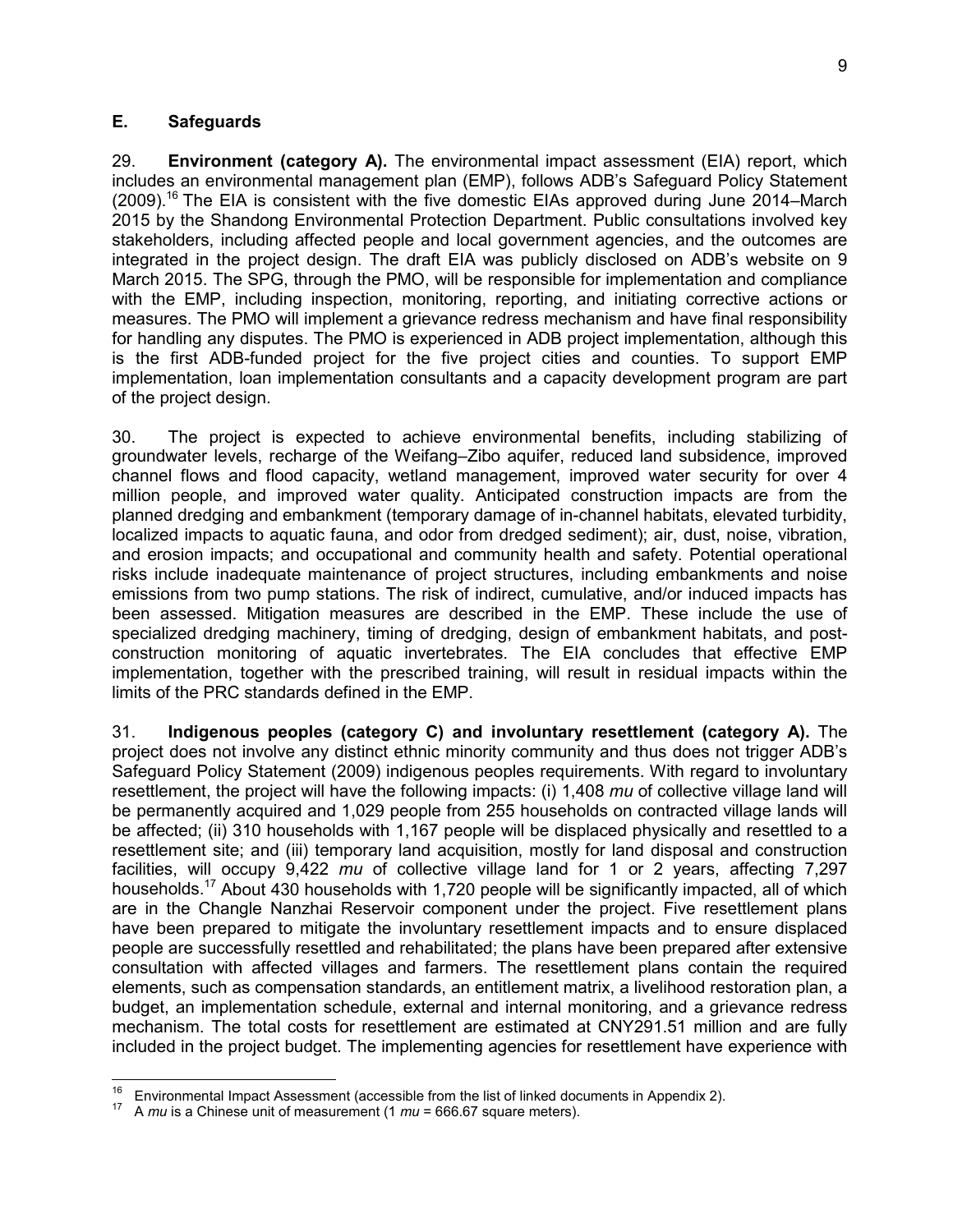local regulations and procedures, and have been familiarized with ADB's Safeguard Policy Statement (2009) requirements. A resettlement implementation consultant and an external monitor will also be engaged.

## **F. Risks and Mitigating Measures**

32. Major risks and mitigating measures are summarized in Table 4 and described in detail in the risk assessment and risk management plan.<sup>18</sup> The overall risk rating is medium. Adequate mitigation measures are in place, which are expected to ensure that the integrated benefits and impacts outweigh the risks and associated costs.

| <b>Risks</b>                                                                                                                                              | <b>Mitigating Measures</b>                                                                                                                                                                                                                                                                                                                           |
|-----------------------------------------------------------------------------------------------------------------------------------------------------------|------------------------------------------------------------------------------------------------------------------------------------------------------------------------------------------------------------------------------------------------------------------------------------------------------------------------------------------------------|
| Delays<br>coordination<br>and<br>project<br>ın<br>synchronization between agencies.                                                                       | Ensure that the Shandong Water Resources Department assumes the<br>oversight role to quarantee adequate coordination among the (i) two<br>municipal governments and five city and county governments; and (ii)<br>other key departments in water resources management, notably the<br>Environment Protection Department and Agricultural Department. |
| Governments of project counties and cities<br>unfamiliar<br>with<br>ADB<br>policies.<br>are<br>procedures, and requirements for project<br>implementation | Provide training during project implementation to city and county<br>governments' staff on ADB's guidelines and policies and ensure early<br>engagement of the procurement agency and project implementation<br>consultant.                                                                                                                          |
| Delays in resolving land acquisition and<br>resettlement issues (in particular for the<br>Nanzhai Reservoir in Changle County)                            | Close monitoring and reporting of resettlement implementation through<br>a professional supervision agency, support from an implementation<br>consultant, and use of an external monitor. The total costs for<br>resettlement are included in the project budget.                                                                                    |

| Table 4: Summary of Risks and Mitigating Measures |  |  |  |
|---------------------------------------------------|--|--|--|
|---------------------------------------------------|--|--|--|

ADB = Asian Development Bank. Source: ADB.

#### **IV. ASSURANCES**

33. The government and the SPG have assured ADB that implementation of the project shall conform to all applicable ADB policies, including those concerning anticorruption measures, safeguards, gender, procurement, consulting services, and disbursement as described in detail in the project administration manual and loan documents.

34. The government and the SPG have agreed with ADB on certain covenants for the project, which are to be set forth in the loan and project agreements.

# **V. RECOMMENDATION**

35. I am satisfied that the proposed loan would comply with the Articles of Agreement of the Asian Development Bank (ADB) and recommend that the Board approve the loan of \$150,000,000 to the People's Republic of China for the Shandong Groundwater Protection Project, from ADB's ordinary capital resources, with interest to be determined in accordance with ADB's London interbank offered rate (LIBOR)-based lending facility; for a term of 25 years, including a grace period of 5 years; and such other terms and conditions as are substantially in accordance with those set forth in the draft loan and project agreements presented to the Board.

> Takehiko Nakao President

6 June 2016

 Risk Assessment and Risk Management Plan (accessible from the list of linked documents in Appendix 2).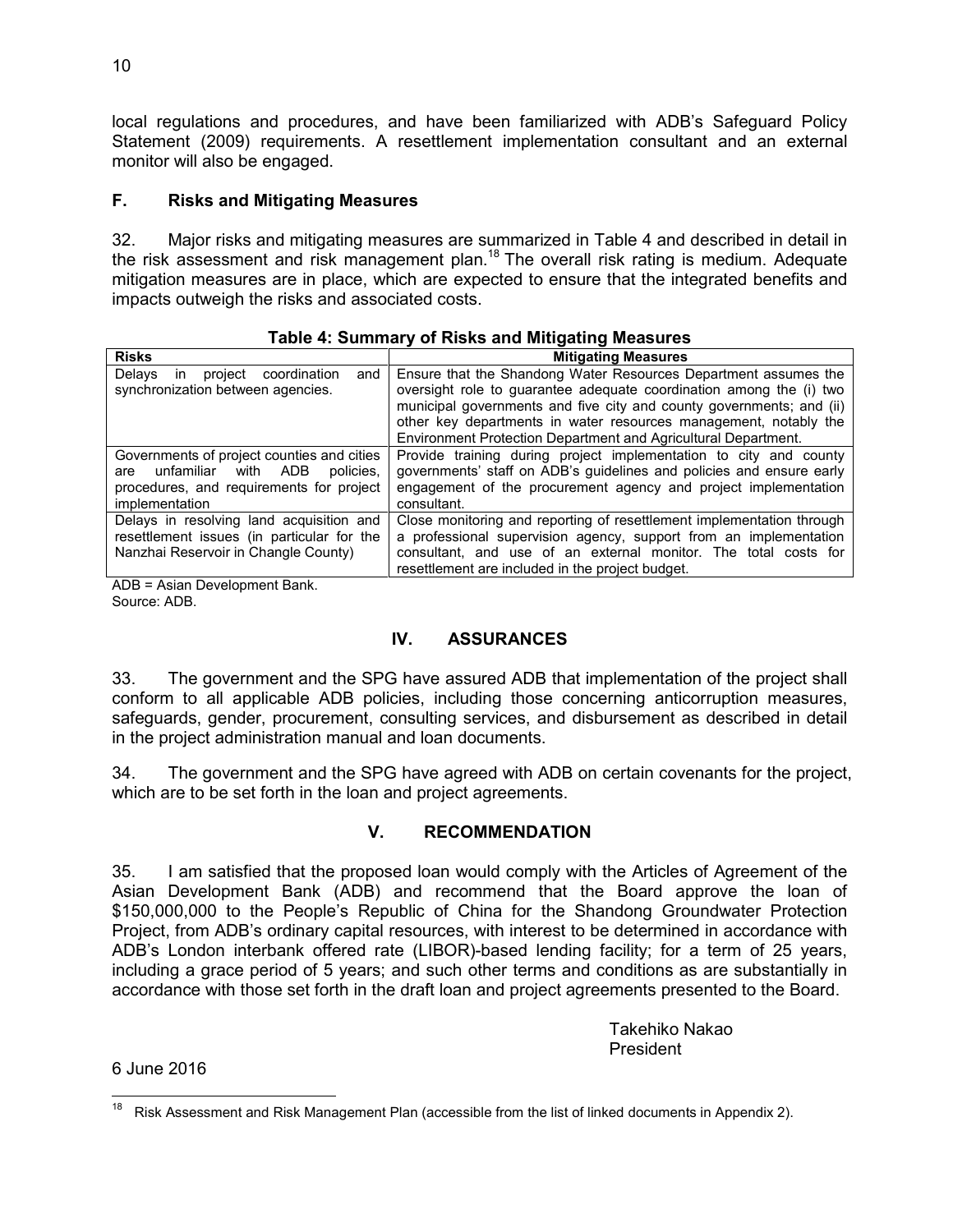# **DESIGN AND MONITORING FRAMEWORK**

# **Impacts the Project is Aligned with:**

Groundwater supply for the agriculture sector in the Weifang–Zibo area sustained (State Council. 2011. *National Plan to Protect the Safety of Groundwater Resources, 2011–2020.* Beijing; State Council. 2015. *Action Plan to Tackle Groundwater Pollution.* Beijing)

|                                                                                                                                        | <b>Performance Indicators with</b>                                                                                                                                                                                                                                                                                                                  | <b>Data Sources and</b>                                                                                                                                                                                           |                                                                                                                                                                                                                 |
|----------------------------------------------------------------------------------------------------------------------------------------|-----------------------------------------------------------------------------------------------------------------------------------------------------------------------------------------------------------------------------------------------------------------------------------------------------------------------------------------------------|-------------------------------------------------------------------------------------------------------------------------------------------------------------------------------------------------------------------|-----------------------------------------------------------------------------------------------------------------------------------------------------------------------------------------------------------------|
| <b>Results Chain</b>                                                                                                                   | <b>Targets and Baselines</b>                                                                                                                                                                                                                                                                                                                        | <b>Reporting</b>                                                                                                                                                                                                  | <b>Risks</b>                                                                                                                                                                                                    |
| <b>Outcome</b><br>Conservation and<br>sustainable use of<br>groundwater<br>resources in<br>Weifang and Zibo<br>prefectures<br>improved | By 2023<br>a. Average groundwater levels<br>recovering over an area of<br>120,000 ha in the groundwater<br>depression zone<br>(2014 baseline: 0 ha)<br>b. Additional annual surface<br>water retained to groundwater<br>depression zone to the<br>expected amount of 60 million<br>$m^3$ (2014 baseline: 0 $m^3$ )                                  | Project technical and<br>progress reports<br>Annual groundwater<br>monitoring and<br>assessment reports<br>from the SPG<br>Other available<br>bulletins and<br>assessment reports<br>from the SPG                 | Inadequate institutional<br>coordination among the<br>local governments on<br>improved water<br>resource allocation<br>Water demand from<br>urban and industrial<br>sector increases to<br>unsustainable levels |
| <b>Outputs</b><br>1. Groundwater<br>recharged and<br>conserved                                                                         | By 2022<br>1a. About 880 ha of wetlands<br>created<br>$(2014 \text{ baseline: } 0 \text{ ha})$<br>1b. Annual water supply to<br>Mata Lake and Judian Lake<br>wetlands reaches 47 million m <sup>3</sup><br>(2014 baseline: 12 million $m^3$ )<br>1c. Water resources monitoring<br>system in Huantai County<br>operational<br>(2014 baseline: none) | 1a. Project technical<br>and progress reports<br>1b. Annual reports<br>from the SPG and<br>Weifang and Zibo<br>prefectures<br>1c. Surface water<br>and groundwater<br>monitoring data and<br>reports from the SPG | Late release of<br>counterpart funds                                                                                                                                                                            |
| 2. Surface water<br>allocation improved<br>and monitored                                                                               | By 2022<br>2a. About 345 km of canals<br>constructed, rehabilitated, and<br>improved to reallocate water to<br>water-scarce areas<br>(2014 baseline: 0 km)<br>2b. Capacity to retain and store<br>up to 8.3 million $m3$ of rainwater<br>per year by the Nanzhai and<br>Juchenghe reservoirs<br>$(2014 \text{ baseline: } 3.7 \text{ million m}^3)$ | 2a. Project technical<br>and progress reports<br>2b. Annual reports<br>from the SPG and<br>Weifang and Zibo<br>prefectures                                                                                        | Implementation of<br>resettlement plan<br>encounters problems<br>and delays                                                                                                                                     |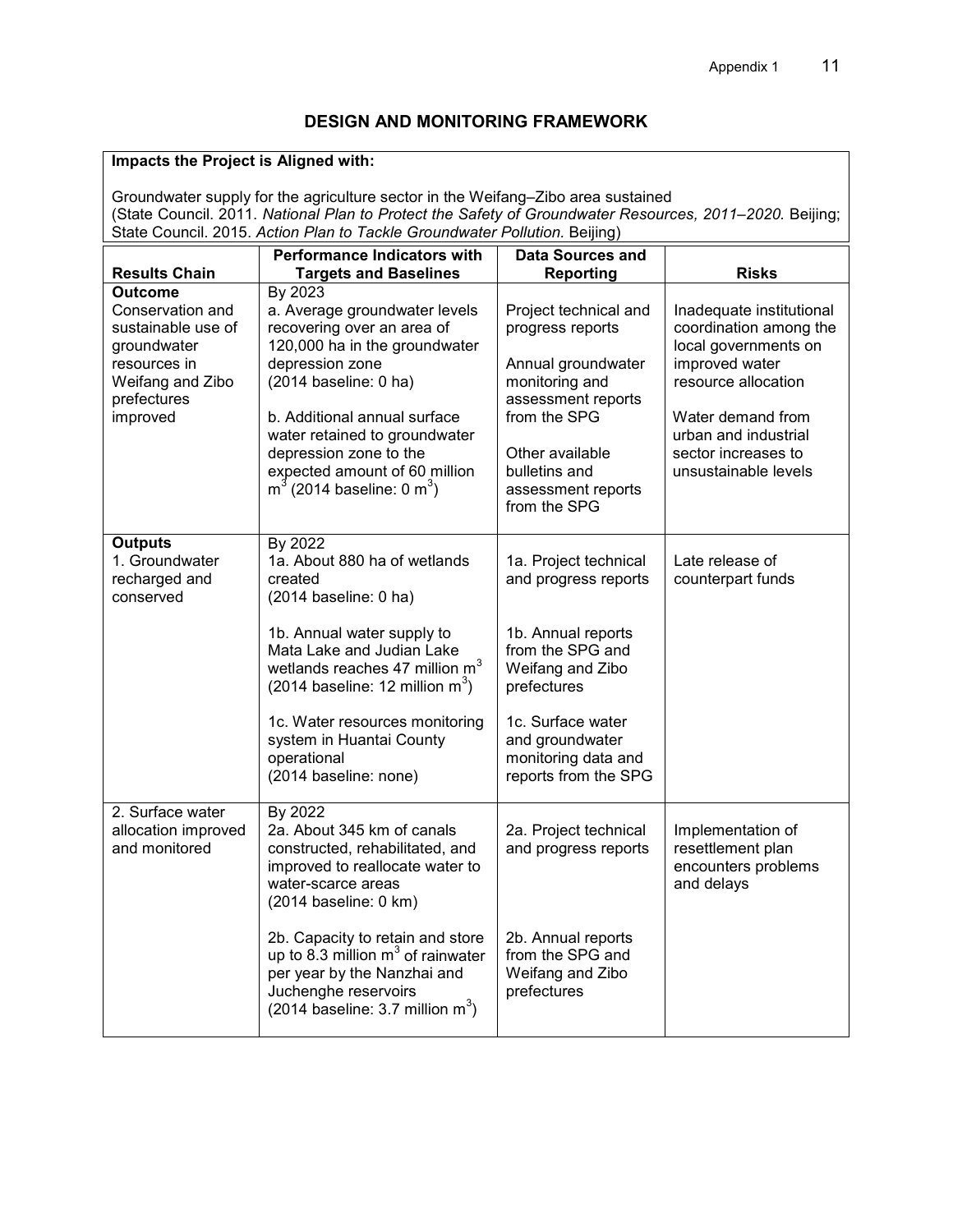| <b>Results Chain</b>                                                        | <b>Performance Indicators with</b><br><b>Targets and Baselines</b>                                                                                                                                                                                                                                                                                                                                                                                                                                                                                                                                                                                                                                                                                              | <b>Data Sources and</b><br><b>Reporting</b>                                         | <b>Risks</b>                      |
|-----------------------------------------------------------------------------|-----------------------------------------------------------------------------------------------------------------------------------------------------------------------------------------------------------------------------------------------------------------------------------------------------------------------------------------------------------------------------------------------------------------------------------------------------------------------------------------------------------------------------------------------------------------------------------------------------------------------------------------------------------------------------------------------------------------------------------------------------------------|-------------------------------------------------------------------------------------|-----------------------------------|
|                                                                             | 2c. Capacity of water diversion<br>by the reservoir connection<br>works under the project<br>increases to 49 million $m^3$ per<br>year<br>(2014 baseline: none)<br>2d. 40 km of water supply pipes<br>installed or upgraded in Gaomi<br>and Qingzhou cities<br>(2014 baseline: 0 km)                                                                                                                                                                                                                                                                                                                                                                                                                                                                            | 2c. SPG flow<br>monitoring data and<br>water diversion<br>records                   |                                   |
| 3. Capacity<br>development for<br>water resources<br>management<br>enhanced | By 2022<br>3a. About 150 qualified SPG<br>and city and county water<br>resources management staff (at<br>least 30% of whom are female)<br>trained on water resources<br>management information<br>system establishment, water<br>users association piloting, and<br>water saving technologies<br>promotion<br>(2014 baseline: 0)<br>3b. At least three knowledge<br>products will be published to<br>document the demonstration<br>activities<br>(2014 baseline: 0)<br>3c. Creation of about (i) 1,680<br>jobs during construction, with<br>20% women and 20% poor (with<br>necessary trainings provided);<br>and (ii) 170 jobs during<br>operation of the project, with<br>20% women and 20% poor (with<br>necessary trainings provided)<br>(2014 baseline: 0) | 3a. Project technical<br>and progress reports<br>3b. Annual reports<br>from the SPG | High turnover of trained<br>staff |

#### **Key Activities with Milestones**

#### **1. Groundwater recharged and conserved**

- 1.1 Acquire land and conduct temporary land occupation activities during 2015–2017<br>1.2 Rehabilitate and construct 1,600 ha of wetland areas for Judian Lake for the re
- Rehabilitate and construct 1,600 ha of wetland areas for Judian Lake for the recharge of shallow groundwater resources by 2020
- 1.3 Implement technological innovation monitoring of groundwater recharge by 2021

#### **2. Surface water allocation improved and monitored**

- 2.1 Acquire land and conduct resettlement activities for the Nanzhai Reservoir and canals during 2015– 2019
- 2.2 Construct 45 km of new water allocation channels by 2020<br>2.3 Construct 40 km of new water allocation pipes and/or culve
- 2.3 Construct 40 km of new water allocation pipes and/or culverts by 2019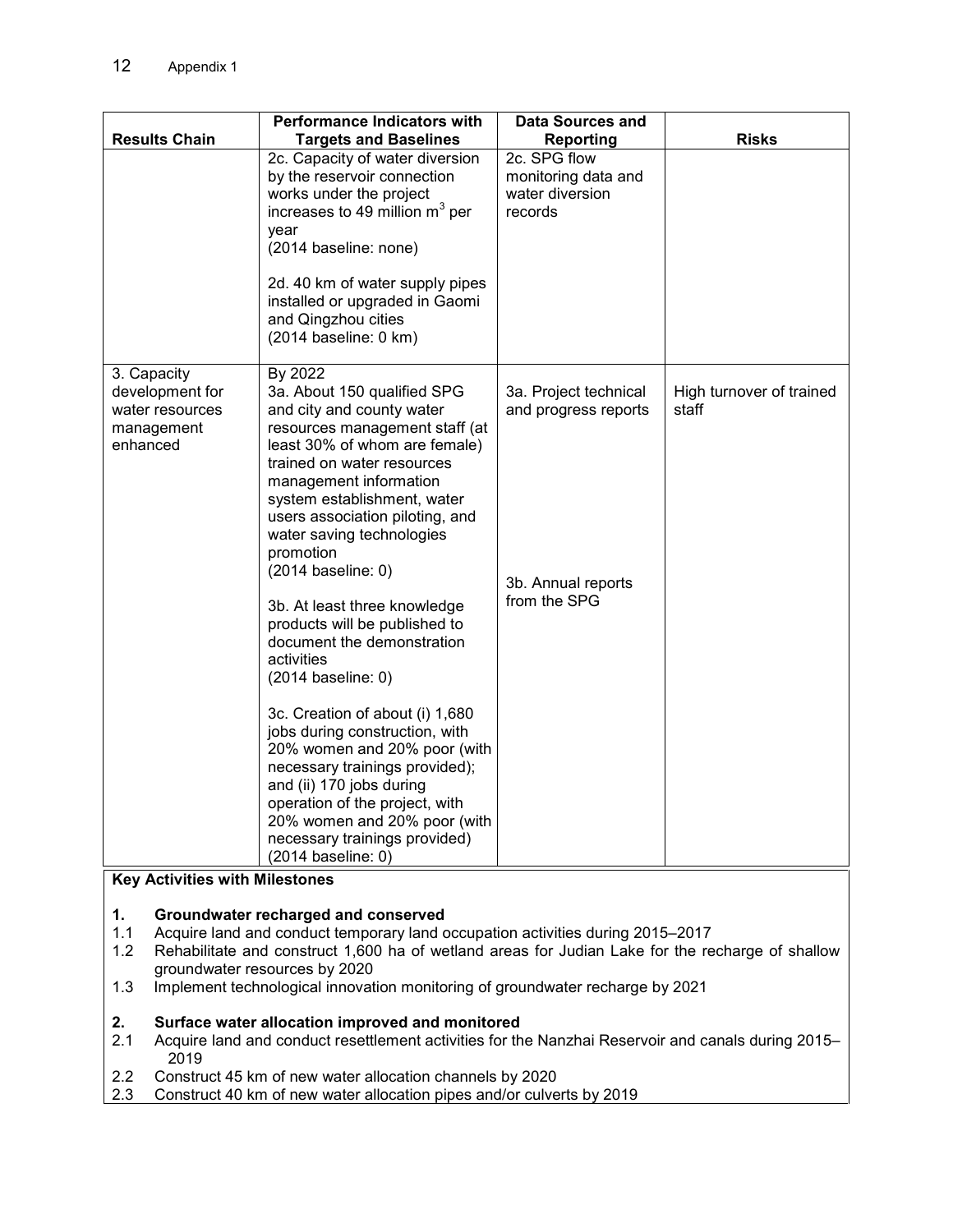| <b>Key Activities with Milestones</b>                                                                                          |                                                                                                                                                                                                                                                             |
|--------------------------------------------------------------------------------------------------------------------------------|-------------------------------------------------------------------------------------------------------------------------------------------------------------------------------------------------------------------------------------------------------------|
| 2.4                                                                                                                            | Rehabilitate 300 km of rivers and/or channels by 2020                                                                                                                                                                                                       |
| 2.5                                                                                                                            | Construct 29 million $m^3$ of wetland retention capacity of storm water by 2020                                                                                                                                                                             |
| 2.6                                                                                                                            | Improve surface water allocation by 2019                                                                                                                                                                                                                    |
| 2.7                                                                                                                            | Establish modernized digital water flow and quality monitoring, including disclosure and<br>dissemination of groundwater information by 2020                                                                                                                |
| 3.                                                                                                                             | Capacity development for water resources management enhanced                                                                                                                                                                                                |
| 3.1                                                                                                                            | Support project final design and implementation during 2016-2022                                                                                                                                                                                            |
| 3.2                                                                                                                            | Conduct capacity development and training for five staff members from the SPG and 30 from the<br>city and county governments in ADB project management procedures, technical design and<br>implementation, and safeguard supervision and monitoring by 2017 |
| 3.3                                                                                                                            | Develop and implement innovative economic and regulatory instruments for groundwater<br>conservation by 2020                                                                                                                                                |
| 3.4                                                                                                                            | Complete a water pricing strategy by 2020                                                                                                                                                                                                                   |
| 3.5                                                                                                                            | Provide overall project implementation support for staff from the SPG and the prefecture, city and<br>county governments, including implementation of land acquisition and resettlement during 2015-<br>2022                                                |
| <b>Inputs</b>                                                                                                                  |                                                                                                                                                                                                                                                             |
| <b>ADB</b>                                                                                                                     | \$150.00 million                                                                                                                                                                                                                                            |
|                                                                                                                                | \$194.03 million<br>Government                                                                                                                                                                                                                              |
| <b>Assumptions for Partner Financing</b>                                                                                       |                                                                                                                                                                                                                                                             |
| Not applicable.                                                                                                                |                                                                                                                                                                                                                                                             |
| $\triangle$ DR = Asian Development Bank, ba = bectare, km = kilometer, m <sup>3</sup> = cubic meter, SDC = Shandong Provincial |                                                                                                                                                                                                                                                             |

ADB = Asian Development Bank, ha = hectare, km = kilometer,  $m^3$  = cubic meter, SPG = Shandong Provincial Government.

Source: ADB estimates.